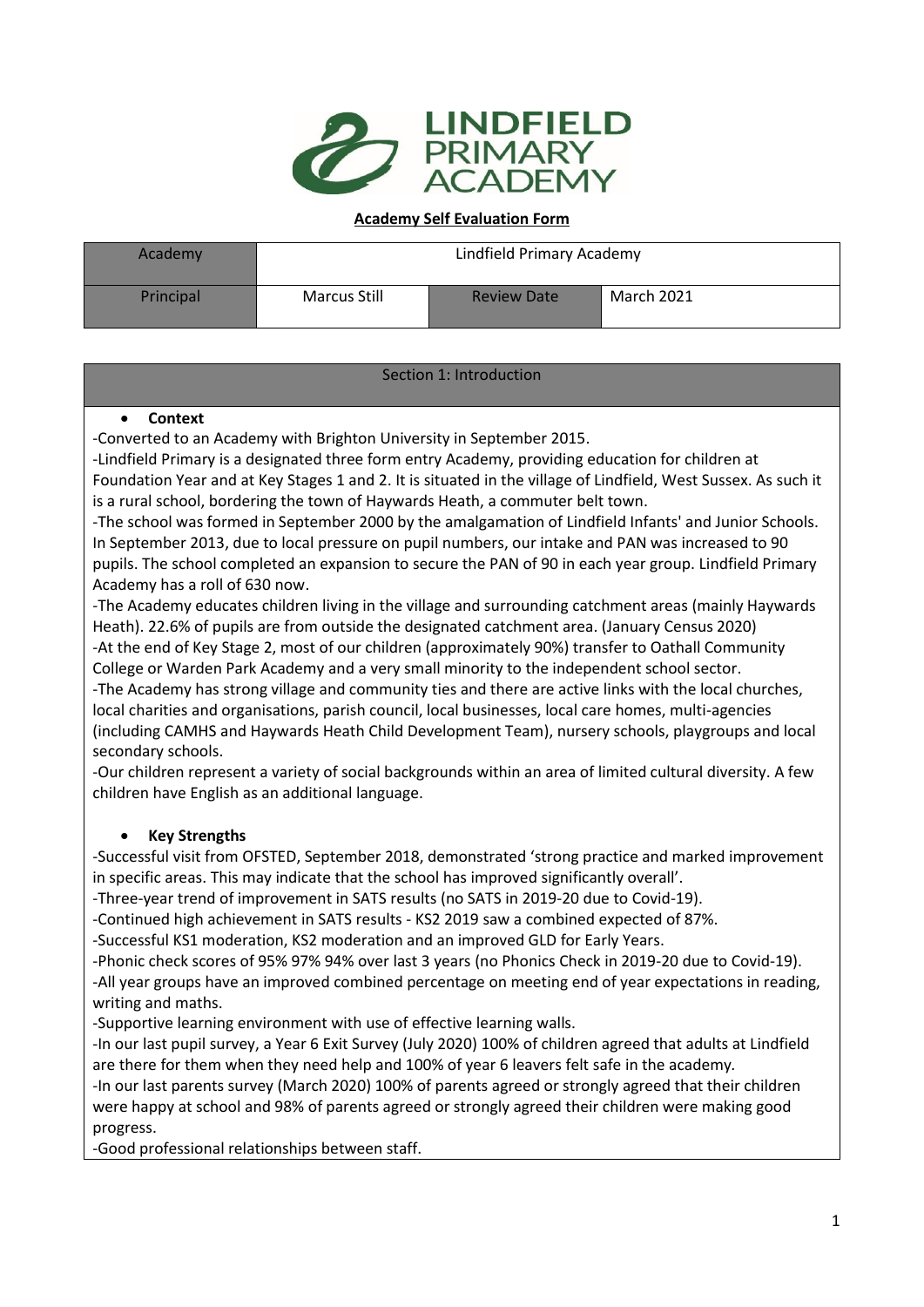-Effective use of resources within a restricted financial period and targeted spending of 'recovery' funding to support emotional well-being and academic catch-up post Covid-19 academy lockdown. -Outstanding behaviour for learning.

-Good attendance of 96.6% for the Academy over 2019-20 (up to national lockdown in March 2020). -During COVID-19, attendance for the returning year groups of Yr R, 1 and 6 was at least 85.1% per week with numbers continually increasing to 93.9% by the final week.

-Attendance for Autumn 2020 is high and above national, sitting at 98.1% from September to November. -Ongoing review of our creative, knowledge-rich curriculum, which strives to be relevant, aspirational, varied and engaging and so inspire children's love of learning. It continues to develop English skills and promotes key quality texts to support the progress in reading and, therefore, writing.

-Learning Journals, Science and English book scrutiny celebrate the importance of reading and writing across the different subjects.

-Mathematics outcomes across the academy are consistently above national.

-Ofsted in 2018 commented, "There has been a year-on-year improvement in pupils' outcomes. In 2018, provisional data suggests that pupils in Year 6 made strong progress in reading, writing and mathematics. Work in pupils' books, as well as performance information provided by the school, shows that pupils in all year groups make sustained and rapid progress in English and mathematics."

# • **Areas for Improvement 2020-21 (see Academy RAP)**

Key Target 1- To embed a reading for pleasure culture as a core part of every child's day by ensuring a rigorous approach to early reading and strengthening learners' confidence to become keen and capable readers.

Key Target 2- To continue to embed the sequence of deep knowledge and vocabulary learning across our creative curriculum.

Key Target 3- Well-Being and Worth – To ensure children are in a stable emotional zone in order to achieve highly academically.

Key Target 4- To continue with the outstanding coverage and outcomes for our pupils in mathematics. (Overarching themes running through all Key Targets: Staff CPD, Recovery Curriculum and Outdoor Learning.)

Section 3: Progress made by the school on 'Next steps for School' from the last Full OFSTED Inspection (September 2018)

# Next Steps for School

-ensure the quality of teaching is consistently strong across all classes in KS1

- Focus on sharing good practice in KS1 and the development of effective transition plans.
- IRIS:
	- Regular IRIS/Coaching Twilight sessions have empowered staff to self-reflect and share/develop best practice.

Regular and rigorous observations:

• Through the use of focus driven lesson observations, teachers have developed their practice and enhanced the learning of their pupils. The percentage of major strengths observed within lessons significantly increased between Autumn 2018 and Summer 2019 across the whole school.

Deployment of staffing:

• Well-managed placement of new staff with experienced professionals ensured that consistency of teaching and learning was maintained in all year groups.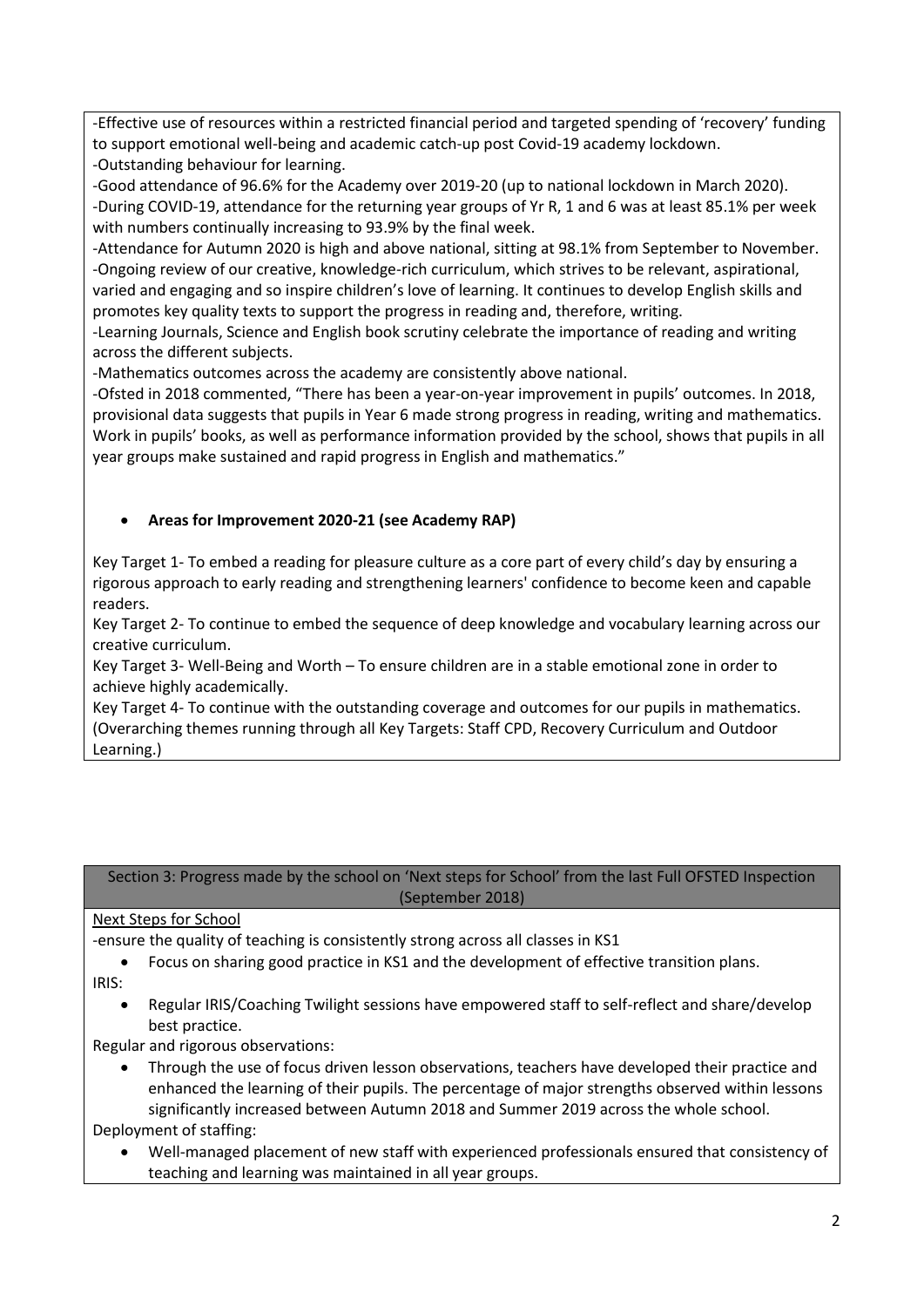#### Section 4: Overall Effectiveness

Summative grades

The Quality of Education: Outstanding

Behaviour and Attitudes: Outstanding

Personal Development: Outstanding

Leadership and Management: Outstanding

Early Years Provision: Outstanding

Section 5: The Quality of Education

#### **SEF Grade: OUTSTANDING**

#### **Key Strengths**

Our curriculum was highly praised by OFSTED in Sept 2018. 'School leaders have revised the curriculum to provide rich and meaningful experiences for pupils.'

#### **Intent:**

-Our curriculum intent starts with our vision: 'We seek to encourage all of our children to be confident, secure, caring individuals who achieve personal success and develop a lifelong love of learning,' and is developed through our 7 values: perseverance, independence, teamwork, celebration, enthusiasm, respect and success.

- The curriculum is underpinned by key and relevant knowledge, with clear continuity and progression building upon prior learning. The curriculum intent is bespoke to the Academy and has been developed around the best learning priorities, quality key texts and meaningful first-hand experiences.

-SEND and disadvantaged children are included into our whole academy curriculum and achieve well. Teachers are skilled in providing learning sequences to ensure no child is left behind.

-We prioritise encouraging pupils to ask questions to foster their curiosity and enthusiasm for learning. Questioning and discussion promote learning with notable impact.

-Our broad and ambitious curriculum is designed to ensure that all pupils, including those who are vulnerable or disadvantaged, have opportunities to experience the cultural capital which will allow them to succeed.

-We recognise the importance of children developing an understanding of their own learning process (metacognition) and therefore as an Academy we timetable periods for children to Review and Reflect on their learning through the 'Crystal Ball' moments.

-Children leave our Academy as confident, secure and caring individuals. Please see our Curriculum Intent Statement.

# **Implementation:**

-OFSTED, September 2018, wrote that teachers 'have a good knowledge of the subjects they teach and ask probing questions that help build pupils' knowledge and deepen their understanding'.

-The teaching of reading and writing is outstanding and a major strength of the Academy. In EYFS and KS1, a wide and appropriate range of systematic reading strategies are used including RWInc phonics.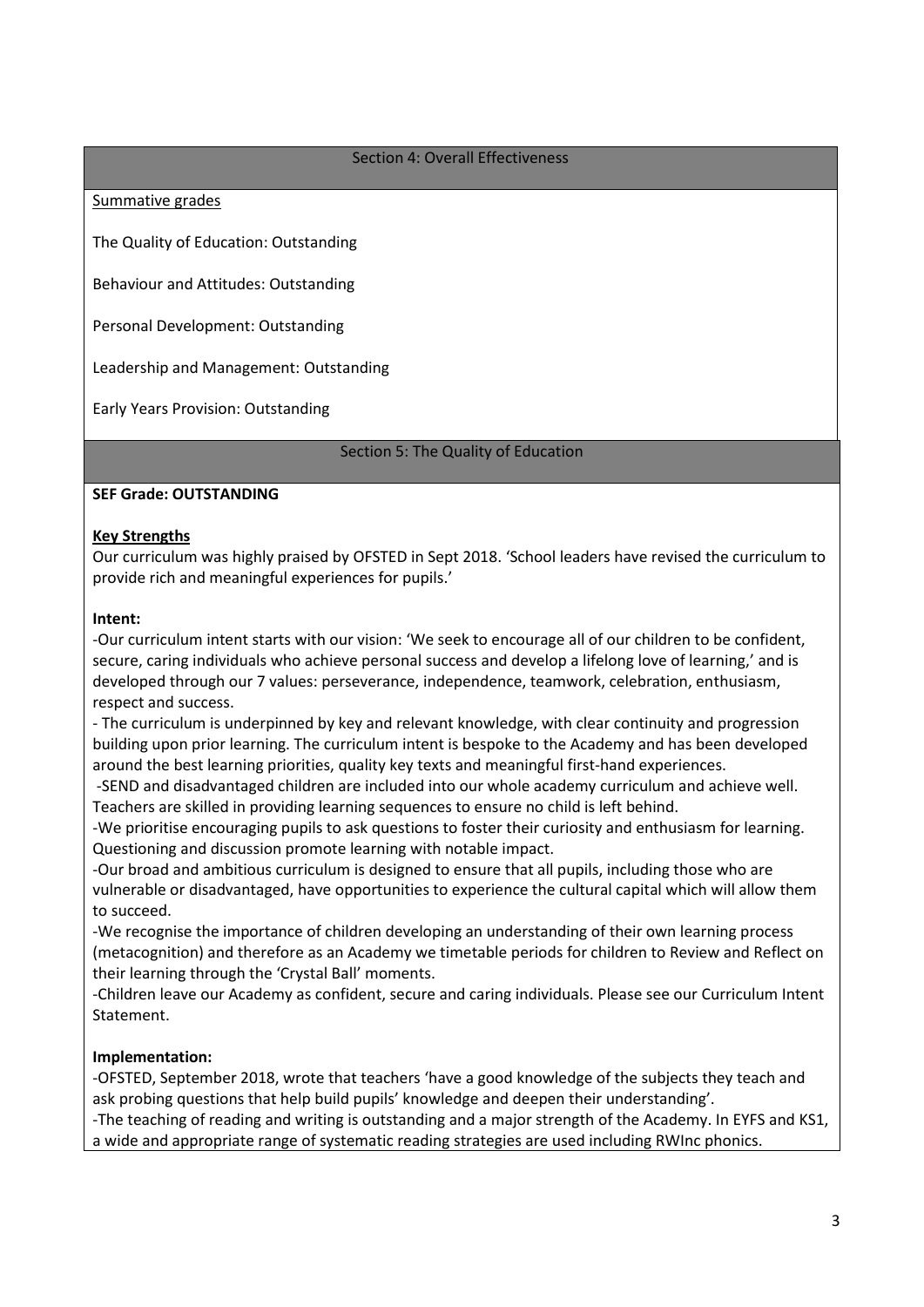-Structured Read, Write Inc. phonics programme has proven results. Phonics and early reading continue to be a focus. Children are regularly assessed, fast-tracked if necessary and those not making progress are identified and interventions provided.

-The teaching of maths is outstanding and continues to improve. Our curriculum is systematic and builds on previous learning enabling children to be fluent mathematicians who are confident when reasoning and problem solving.

-We ensure staff keep up to date and informed. Regular staff meetings are held and a range of training courses are provided to ensure teachers have the very highest subject knowledge. With Teacher Workload in mind, time is allocated for teachers to complete tasks.

-Subject leaders share and take ownership of their subject overview, progression in knowledge and expected end points. This is shared with other staff in regular Curriculum staff meetings.

-Teachers plan astutely and set challenging tasks based on systematic, accurate assessment of pupils' prior skills, knowledge and understanding. They use their expertise very effectively to deepen pupils' knowledge and to teach them the skills needed to learn for themselves, increasing independence. -Teaching assistants are used effectively to deliver classroom support and intervention programmes that contribute to high standards and achievement.

-Regular home learning is set to enhance the quality of learning. (Homework Policy 2018)

-The excellent level of differentiation ensures that SEN pupils have work that is well matched to their needs but also aspirational. Teaching promotes perseverance, confidence and independence.

-Within Maths, we have implemented a new curriculum, developed regular fluency time and continued to provide opportunities for children to be challenged.

-Implementation of our cross-curricular approach is carefully thought through and planned.

-Under normal circumstances, pupils work in a variety of classes/ mixed ability/ ability/ across year group/ across KS groups for a variety of lessons which enables them to work together and collaborate.

-Curriculum focus weeks, where children have had the opportunity to work across year groups, have been very successful. E.g. Arts week, STEM week, Book Week and World Arts Festival*.*

-Enrichment afternoons provide inspiring and engaging extra sessions, targeted towards pupils interests and passions.

-Proud involvement in National/World events which include: World Book Day, National Poetry Week and World Internet Safety Day etc. LPA took part in one National Writing Competition and came first!

-Leaders expect and ensure the very highest levels of teacher literacy skills to ensure pupils are immersed with accurate speech and a wide range of vocabulary throughout their time in the academy.

-Reading for pleasure is celebrated, children are read to every day by class teachers. This continues to build on cultural capital, vocabulary discussion and high-quality book talk.

-Writing and Maths moderation ensure staff focus on consistency across year groups and progression across the Academy. Exemplification materials are used for staff meeting moderation.

-Constructive feedback is regularly given to pupils which is of high quality, leading to high levels of engagement and interest.

-Regular feedback ensures pupils know how well they are doing, any misconceptions are quickly addressed and pupils know what they need to do next to improve.

-Use of national frameworks enable pupils to assess their own learning and inform next steps. -Silver Arts Mark renewed 2020 and Platinum School Games Kite Mark have been gained. They have been implemented through a cross Key Stage approach and therefore have had greater impact.

-Huge extra-curricular provision consisting of before and after school clubs include a wide range of activities e.g. art, dance, sport, music and coding.

-The Forest School programme enhances the Science and DT curriculum for all Year 4 children. **-**Intervention programmes delivered across the school to support identified children in making developments to close the gap between them and their peers.

-Year 2, 5 and 6 booster groups in reading, writing and maths are taking place.

-Personalised learning is evidenced through differentiation and use of ILPs.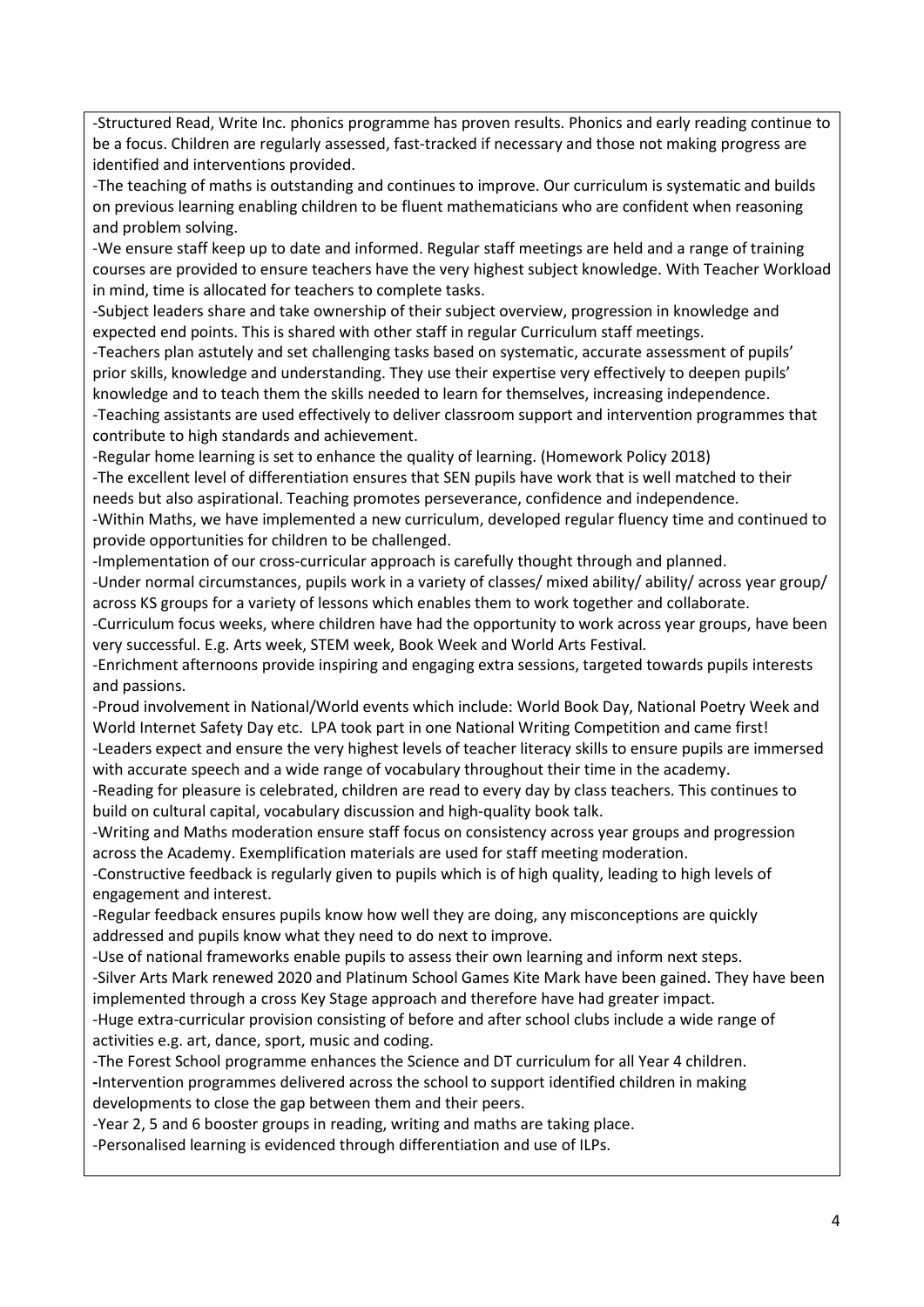#### **Impact:**

-The academy has a very effective policy and strategy for assessing, recording and reporting pupils' progress and evaluating impact.

-A focus on assessment for learning has had a positive impact on teachers' planning which is clearly focused on learning outcomes and success criteria. Pupils benefit from shared understanding of objectives and the increased use of self and peer evaluation.

-Self and peer assessment has strengthened pupils' knowledge and understanding of what the next steps are in their learning and pupils are able to articulate these.

-Pupils make accelerated progress.

-The academy's assessment for learning processes are robust with internal moderation of teacher assessment informing pupil attainment which is tracked and analysed to identify under achievement. This informs the intervention provision map for reading, writing and maths.

-Academy data is consistently above national.

-External moderation has supported judgements with Year 6 Writing Moderators stating that the approach to teaching writing and the children's work is the 'exception to the norm' (June 2019). -Meetings with Oathall staff (local secondary) have started to provide additional learning opportunities in

a wide variety of subjects. E.g. children visiting the secondary to experience cooking and using the D.T. and drama facilities and access to the farm.

-Pupils books demonstrate a range of high quality outcomes across a wide variety of curriculum areas. Work is of a consistently high standard.

-Pupils leave the academy with the knowledge and skills required for future learning and success.

# **The Quality of Education during Covid-19 Pandemic**

-During this challenging period, the school remained open for children of keyworkers and vulnerable children. Daily attendance began between 11 and 20 and increased to around 50 per day in June/July. -Children in school were able to access on-line learning in core academic subjects, as well as participate in Forest School, Art work, PE activities, craft and gardening.

-As per government guidance, the academy fully reopened for years R, 1 and 6 in June. All classrooms utilised to provide bubbles for up to 15 children.

-Remote learning for all children was provided through our VLE and MyMaths websites which allowed all staff to upload weekly personalised provision in Maths, English and Curriculum subjects.

-Weekly e-mail contact was maintained with all families and children shared super celebration work with teachers. Success stories were shared with the community via Twitter.

-Positive feedback was received from parents

-Expectation and aspiration remained high and work was celebrated through galleries of Stars of Success. -Opportunities for children to experience whole class reading, phonics, PE and more were offered through use of videoing.

-Differentiated tasks were set where required to accommodate those with different needs.

-Since September 2020, focus has been on the Recovery Curriculum which has put an emphasis on children's wellbeing and reacquainting children with routines of school and learning behaviours. Regular opportunities were provided to revisit lost learning in all subject areas.

# Impact-Outcomes

**STANDARDS KS2 Maths**: In 2019 97% (National 75%) achieved the expected standard and 59% achieved a high standard. Our maths progress score was 3.7. The average scaled score is 110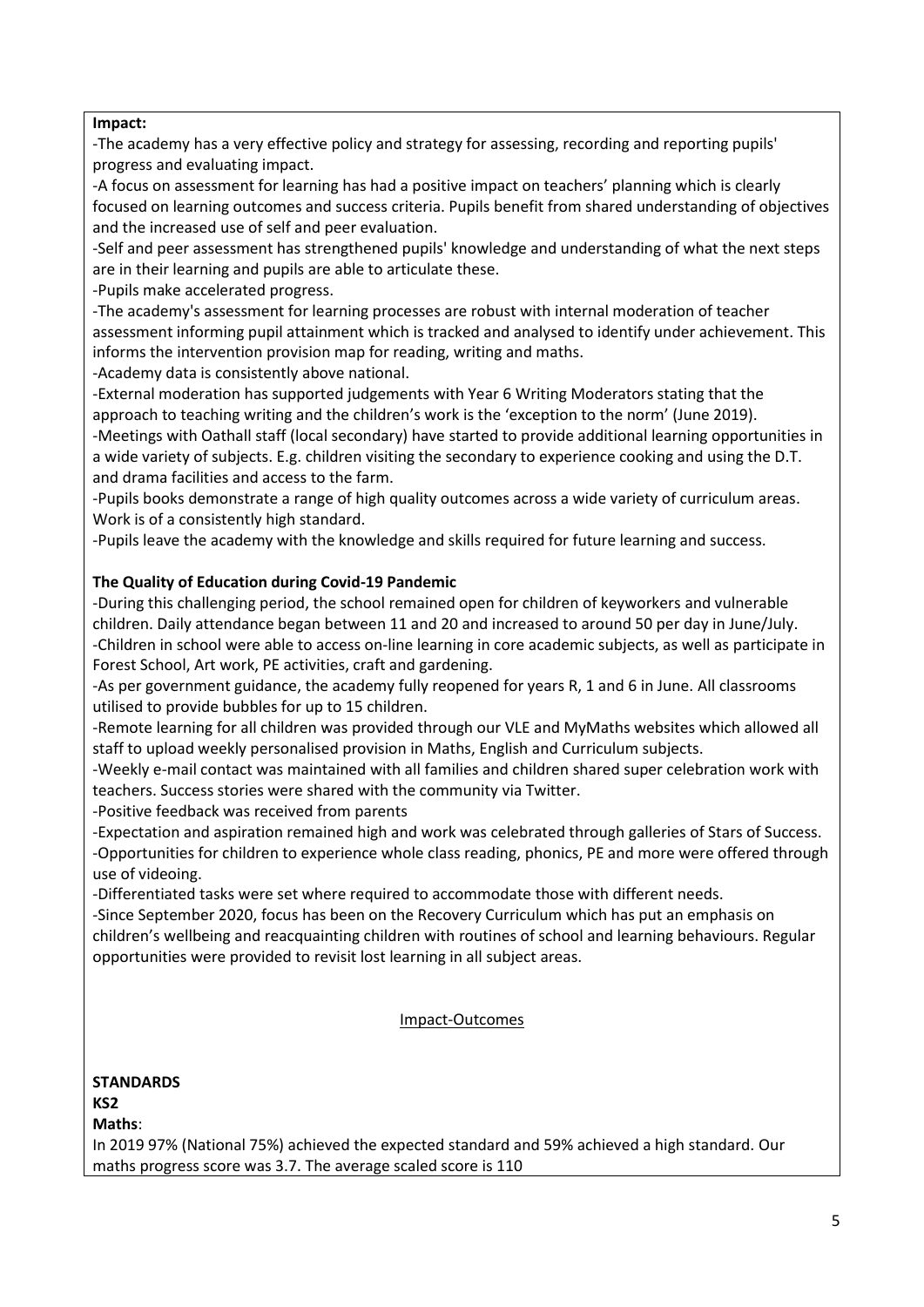In 2018 96% (National 74%) achieved the expected standard and 47% achieved a high standard. Our maths progress score 2018 was 4.2. The average scaled score 109.

In 2017 74% (National 75%) achieved the expected standard and 22% achieved a high standard. Our maths progress score was 3.7. The average scaled score 104.

# **Reading**:

In 2019 90% (National 75%) achieved the expected standard and 49% achieved a high standard. Our reading progress score was 2.5. The average scaled score is 108

In 2018 91% (National 75%) achieved the expected standard and 44% achieved a high standard. Our reading progress score was 2.4. The average scaled score 108.

In 2017 79% (National 71%) achieved the expected standard and 38% achieved a high standard. Our reading progress score was 2.5. The average scaled score 107.

# **Writing**:

In 2019 89% (National 75%) achieved the expected standard and 23% achieved a high standard. Our progress score was 0.5.

In 2018 91% (National 78%) achieved the expected standard and 23% achieved a high standard. Our writing progress score was 0.2.

In 2017 81% (National 76%) achieved the expected standard and 11% achieved a high standard. Our writing progress score was -0.1.

# **GPS**:

In 2019 93% (National 78%) achieved the expected standard and 62% achieved a high standard. The average scaled score 110

In 2018 92% (National 78%) achieved the expected standard and 49% achieved a high standard. The average scaled score 109.

In 2017 84% (National 77%) achieved the expected standard and 42% achieved a high standard. The average scaled score 108.

# **KS2 Combined Reading, Writing and Maths score**:

2019: 87% (National 65%) 2018: 85% (National 64%) 2017: 63% (National 61%)

# **KS1**

# **Reading:**

In 2019 91% (National 75%) were working at the expected level or above. 30% of children were working at GD.

In 2018 88% (National 76%) were working at the expected level or above. 29% of children were working at GD.

In 2017 87% (National 76%) were working at the expected level or above. 29% of children were working at GD.

# **Writing:**

In 2019 88% (National 70%) were working at the expected level or above. 19% of children were working at GD.

In 2018 86% (National 70%) were working at the expected level or above. 20% of children were working at GD.

In 2017 74% (National 68%) were working at the expected level or above. 17% of children were working at GD. **Maths:**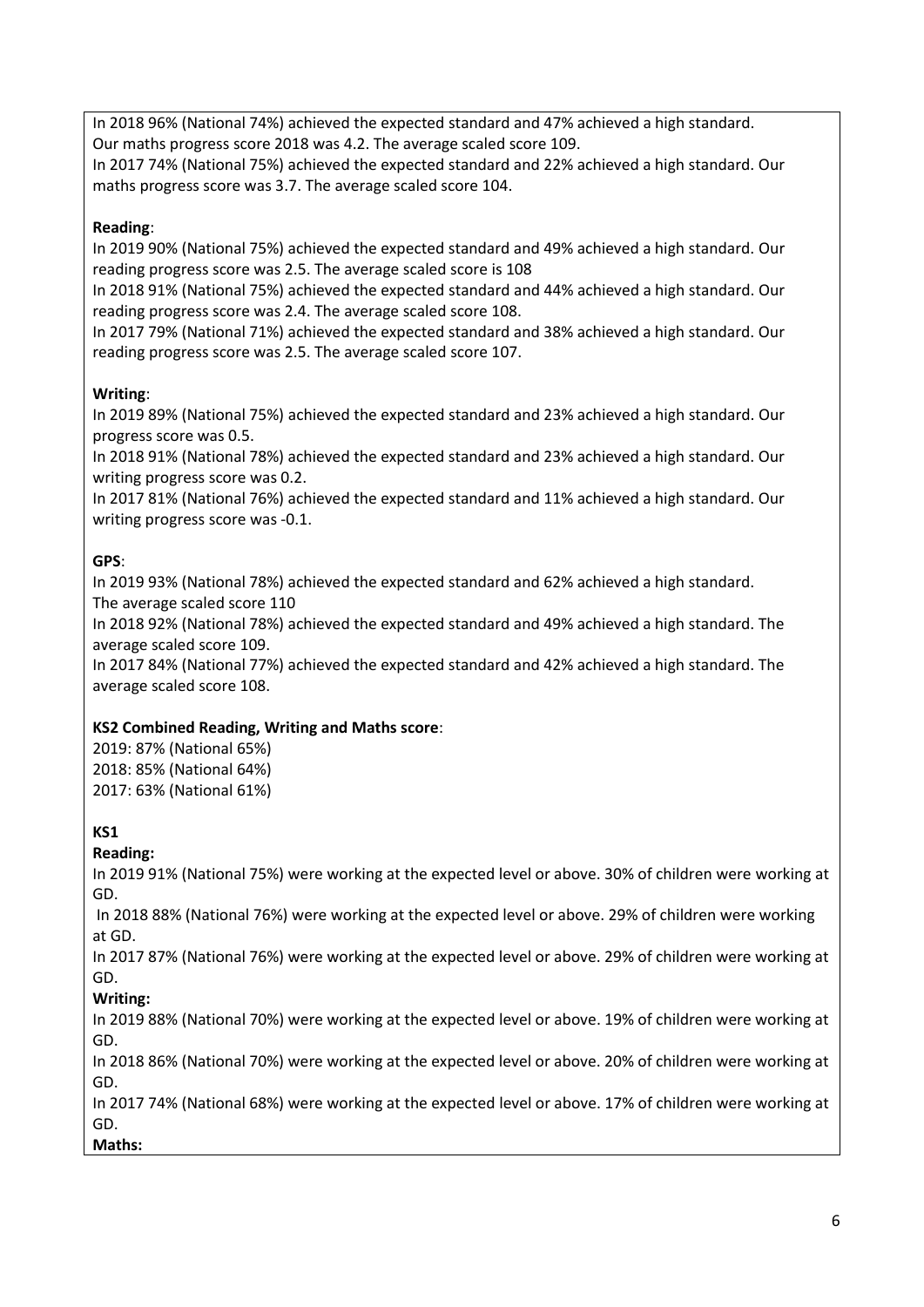In 2019 88% (National 76%) were working at the expected level or above. 26% of children were working at GD.

In 2018 87% (National 76%) were working at the expected level or above. 26% of children were working at GD.

In 2017 86% (National 75%) were working at the expected level or above. 24% of children were working at GD.

# **Year 1 Phonics Check**

In 2019 94% of children in a cohort of 89 passed the phonics check In 2018 97% of children in a cohort of 90 passed the phonics check In 2017 95% (National 81%) of children in a cohort of 90 passed the phonics check 95% of boys passed the check / 96% of girls passed the check

# **EYFS GLD**

2019 GLD= 82% (71% national) 2018 GLD= 80% (70% national) 2017 GLD= 74% (71% national)

# **KS2 Disadvantaged 2019**

Year 6 Results for PP (4 children)

|         | <b>Test Scaled Scores</b> |          |         |
|---------|---------------------------|----------|---------|
|         | < 100                     | $100+$   | $110+$  |
| Reading |                           | 4 (100%) | 1(25%)  |
| Writing |                           | 4 (100%) | 1 (25%) |
| Maths   |                           | 4 (100%) | 1(25%)  |

# **KS1 Disadvantaged 5 children**

Reading 4 children = 80% Writing 4 children = 80% Maths 4 children = 80%



# Progress Breakdown

Y2, Y3, Y4, Y5, Y6 - All SEN (62 pupils)

15 July 2019

Sum2 2017-18 to Sum2 2018-19

| All Pupils (62 pupils)        | <b>Reading</b> | <b>Writing</b> | <b>Mathematics</b> | Average       |
|-------------------------------|----------------|----------------|--------------------|---------------|
| Progressed by 6 steps or more | 48 (77.4%)     | 45 (72.6%)     | 49 (79.0%)         | 47.3 (76.3%)  |
| Progressed by 5 steps         | 8 (12.9%)      | 10 (16.1%)     | 8 (12.9%)          | $8.7(14.0\%)$ |
| Progressed by 4 steps         | 4(6.5%)        | $2(3.2\%)$     | 2(3.2%)            | $2.7(4.3\%)$  |
| Progressed by 3 steps         | 1(1.6%)        | 2(3.2%)        | 2(3.2%)            | 1.7(2.7%)     |
| Progressed by 2 steps         | $0(0\%)$       | 1(1.6%)        | $0(0\%)$           | 0.3(0.5%)     |
| Progressed by 1 step          | $0(0\%)$       | 1(1.6%)        | $0(0\%)$           | 0.3(0.5%)     |
| No steps progress             | $0(0\%)$       | $0(0\%)$       | $0(0\%)$           | $0.0(0\%)$    |
| Regressed                     | $0(0\%)$       | $0(0\%)$       | $0(0\%)$           | $0.0(0\%)$    |
| <b>Missing Data</b>           | 1(1.6%)        | 1(1.6%)        | 1(1.6%)            | 1.0(1.6%)     |

# **GLD**

Reception Results for PP (5 children) – 80%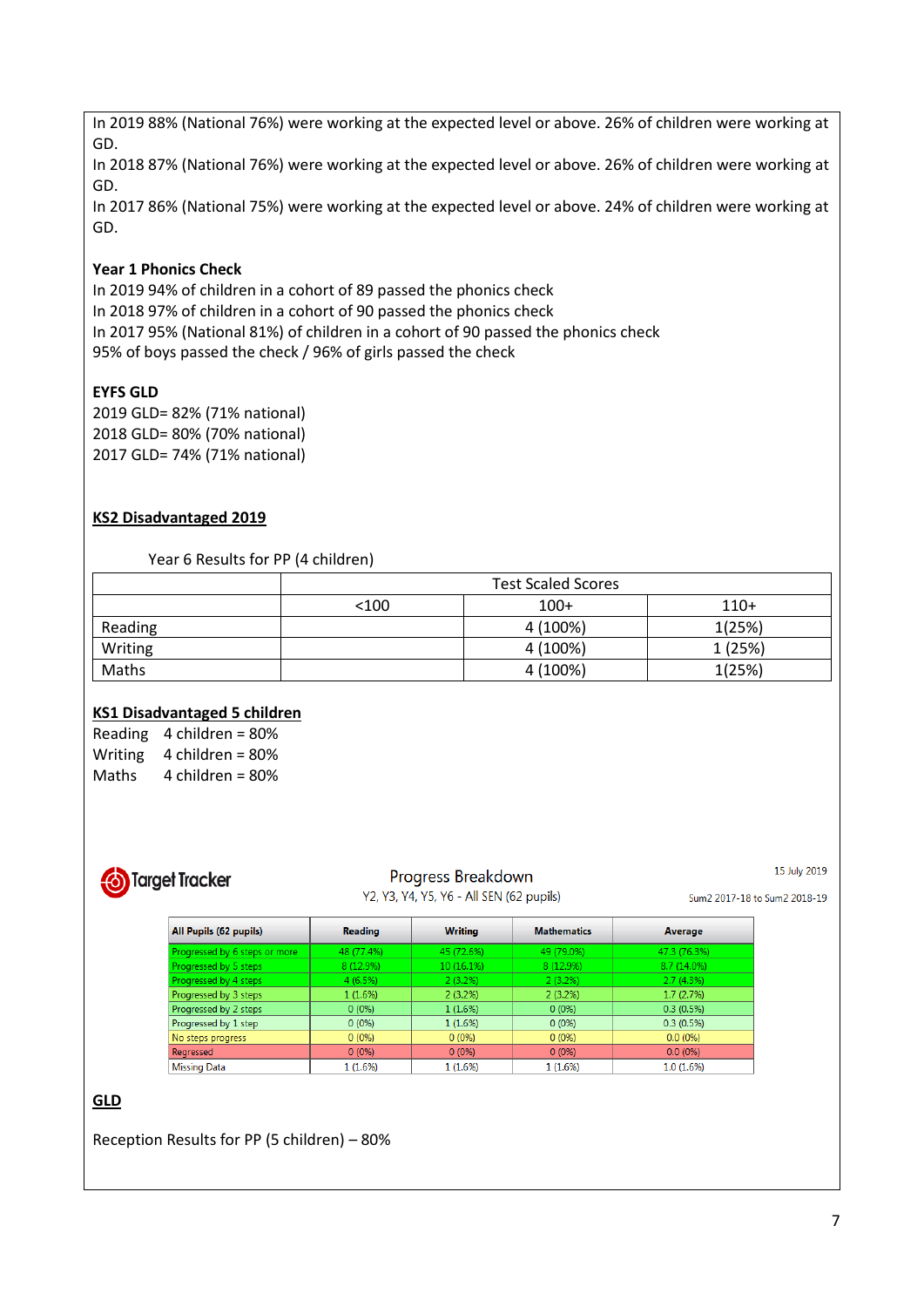# **Year 6 results SEND** 10 children

|         | <b>Test Scaled Scores</b> |             |         |         |
|---------|---------------------------|-------------|---------|---------|
|         | Other - not<br>applied    | < 100       | $100+$  | $110+$  |
| Reading | 1(10%)                    | 4 (40%)     | 5 (50%) | 3(30%)  |
| Writing | 1(10%)                    | $3(30.0\%)$ | 6(60%)  | 3(30%)  |
| Maths   | 1(10%)                    | 1(10%)      | 8 (80%) | 4 (40%) |

# **Areas for Development:**

-See Academy RAP – Key Targets 1-4.

-Ensure current Year 6 are well prepared for SATS tests and identified groups supported in order to reach expected standard. Continue to build on good practice (data action plans)

#### Section 6: Behaviours and Attitudes

#### **SEF Grade: OUTSTANDING**

# **Key Strengths**

-OFSTED, September 2018, wrote, 'there is a calm and orderly atmosphere that encourages high standards of behaviour and very positive attitudes to learning'.

-Our Values and our school charter of Rights and Responsibilities underpin and consolidate positive behaviour throughout the Academy. The Academy has a Good Behaviour Code and a Good Behaviour Policy which was reviewed in July 2019 and had a Covid 19 Behaviour Appendix added in May 2020.

-The Academy's Good Behaviour Policy clearly states expectations of all pupil behaviour together with the resulting consequences and sanctions. We provide an ethos where positive role models are praised and good behaviour reinforced and rewarded.

-Trend over time: Lesson visits over the past 3 years have judged children's behaviour and attitudes to be good or better in 100% of lessons. The overwhelming majority of pupils' behaviour is outstanding and this makes a significant contribution to the excellent ethos for learning.

-Trend over time: Behaviour was judged as 'outstanding' at the 2010 inspection and this was confirmed by the HMI subject inspection in October 2012. This has also been ratified by our Challenge Partner and the 2018 Inspection.

-Pupils feel safe in the Academy (100% agreed in Year 6 Exit Survey 2020).

-Whole school House Points System has a positive impact on behaviour and individual class reward systems support this.

-Weekly celebration assemblies and Termly Super Celebration Assemblies reward good behaviour and achievement. Topics such as attitude, disability, British values and school values are modelled and revisited throughout the year in assemblies.

-Our Captain's Table on Friday lunchtime celebrates outstanding work and behaviour.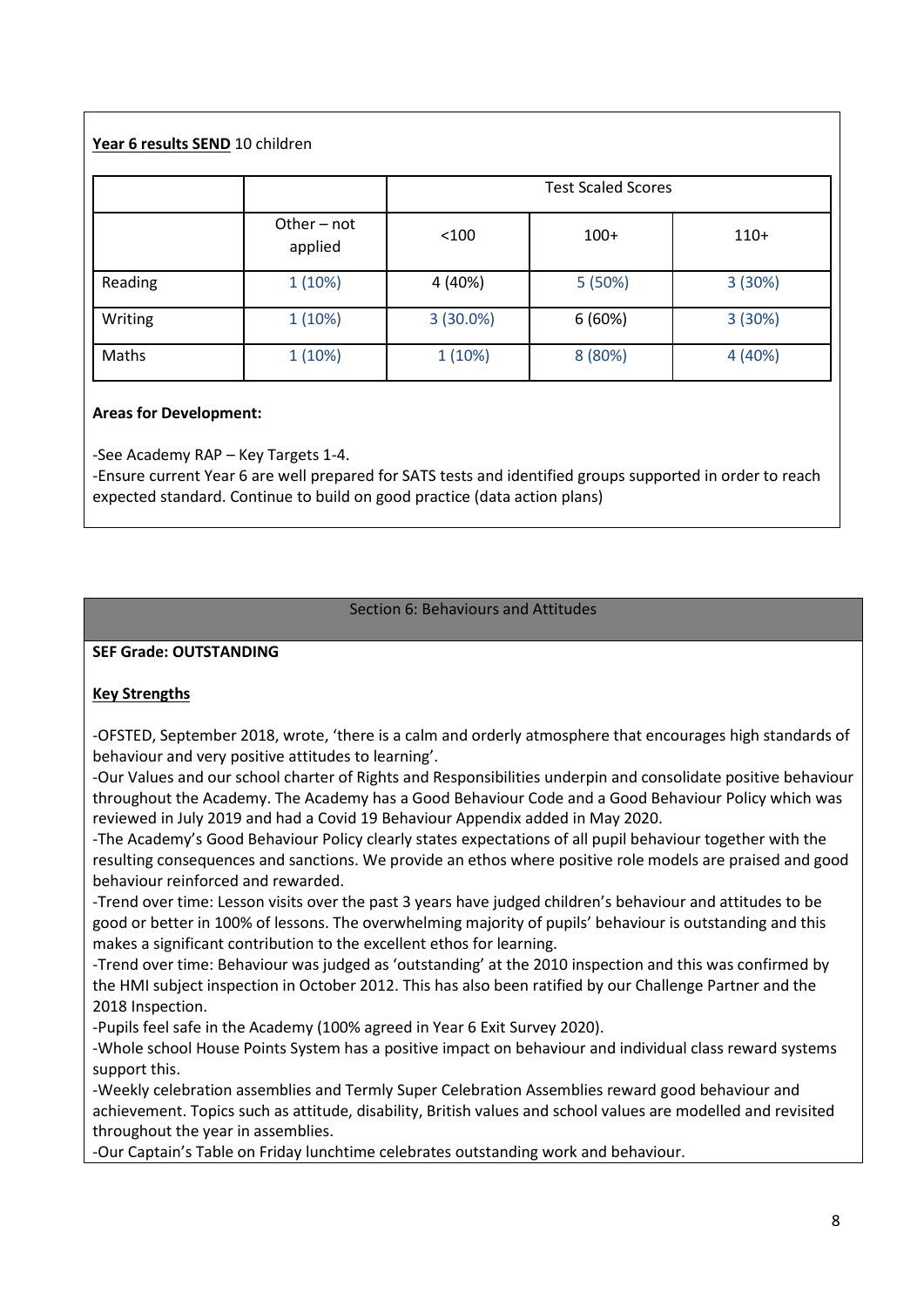-There are very few reports of bullying in the Academy. Any incidents are fully investigated, recorded electronically and dealt with promptly. Parents are informed of any serious incidents and every effort is made to resolve differences and steps are taken to ensure channels of communication are kept open for as long as it takes for the matter to be resolved. In our Academy, there is zero tolerance towards harassment, racism and bullying. There were 12 reported bullying incidents from 2019-20. 6 of the incidents were between two families who had fallen out. The academy worked with, and supported, both children during this time and liaised with outside agencies involved with the families. The other 4 incidents were parent reports. Through discussion with children, parents and staff, these were found to be ongoing friendship issues on the playground. The academy ensured work was done with these children to support social skills and interactions and regularly fed back to parents to resolve the conflict*.*

-An annual anti-bullying week supports children's well-being with displays and assemblies complementing this.

-An annual equality week celebrates children's tolerance and respect with displays and assemblies, demonstrating the daily message that difference is valued.

-Liaison with the Police Welfare Officer highlights strategies for older children dealing with cyber-bullying incidents and safe use of the internet.

-Correct and consistent use of Positive Handling Plans. A large number of staff are trained and de-escalation strategies are in place for specific pupils.

-Pupils make a very positive contribution to a well ordered, safe school. Pupils know the importance of feeling safe and happy in the Academy. This includes the use of the Internet. The Internet user policy is regularly updated and children and parents sign an acceptable use agreement. As a result, pupils are aware of the dangers of the internet/social media and are happy to share any rare incidents of inappropriateness with staff. There are appropriate rules for each year group.

-We participate in the annual e-safety week and hold E Safety presentations for parents (whilst information is also signposted on the Academy website).

-We have held full training on e-safety for all staff and the Local Board.

-The Academy regularly participates in 'Show Racism the Red Card' workshops and training has been held for pupils and staff.

-Children are encouraged to "tell" an adult or a friend of any concerns they have in relation to specific issues. -All members of staff on duty during playtimes wear a high visibility jackets to ensure all children can see a member of staff. Serious or repeated behaviour incidents are recorded and reported on CPOMs. Pupils struggling with playtimes are identified in all meetings and specific plans put in place to support them. A daily Lunch Club is run by SLT for children who find social interactions more challenging.

-Poor behaviour is tackled effectively by parents, carers and staff working together to develop an individual education plan encouraging independence and making the right choices to remain in school. Despite challenging behaviour from vulnerable pupils, through effective management and strategies there were no exclusions in 2019-20.

# *Case Study-Child B*

*1-1 support sometimes 3-1, reduced timetable, regular communication with parent, learning mentor intervention, risk assessments and behaviour plan, differentiated learning and specialist lunchtime provision.*

# **ATTITUDES**

-OFSTED, September 2018, wrote that children have, 'examples of where their ideas have been listened to and they feel that they can approach all adults with any concerns or worries they may have'.

-Children show high levels of engagement, courtesy, collaboration and co-operation in and out of lessons. Pupils get on very well together in lessons and at social times. These good relationships underpin learners' achievement and progress. They have excellent, enthusiastic attitudes to learning, enabling lessons to proceed without interruption.

-Learners support each other and show high levels of concern and care for others.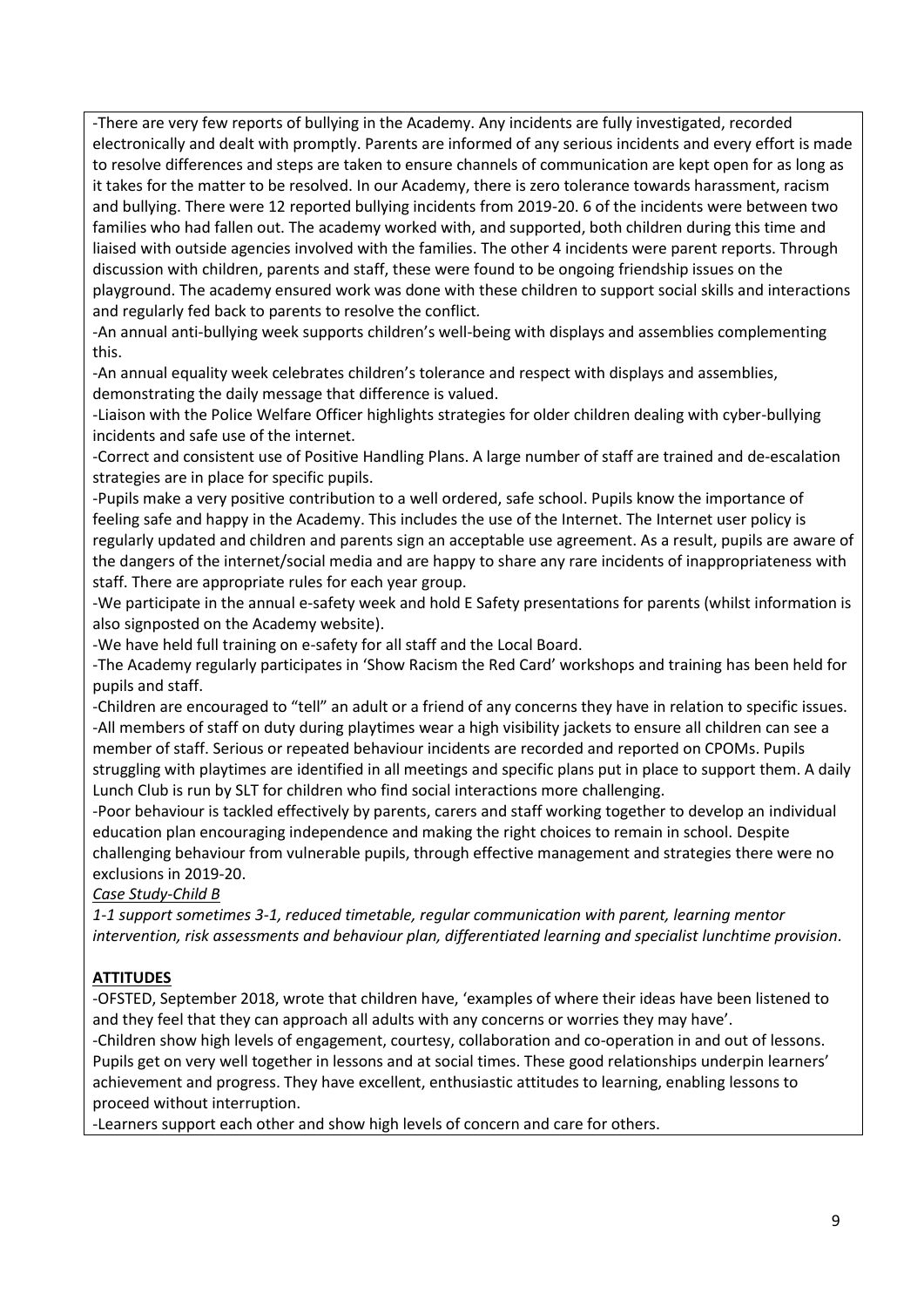-Good role modelling from Peer Mediators, Playground Pals, Sports Crew, House Captains, Eco Reps, Community Crew, Maths Crew, Digital Leaders, Library Monitors and School Council members sets a clear expectation across the Academy.

-Academy Values, such as Respect Ranger and Perseverance Pirate, are part of everyday academy life. Unique Octo has been developed and designed by children in order to celebrate difference.

-Views of pupils taken through pupil survey, school council, peer mediators and house captains. -Views of Stakeholders include communication with Parents and Carers, with a clear website, SENCO Surgeries, Principal pop ins and fortnightly newsletters. Parents' views are favourable regarding safety and they work in partnership with the Academy. There are excellent community links and a strong PTA support for the Academy e.g. Book Week celebrations, Lindfield Village Day and 'new entrants' meeting. Results from our last parent survey (2020) demonstrated an overwhelming positive result.

# **ATTENDANCE**

-Overall attendance for 2017-18 was 96.9%. Persistent absence for 2017-18 was 2.6%.

-Overall attendance for 2018-19 was 96.8%. Persistent absence for 2018-19 was 3.6%.

-Overall attendance for 2019-20 was 96.1% up to school closure due to COVID-19 pandemic. (Further details on attendance during COVID-19 are below):

-Regular visits by the Trust Attendance Officer support actions and direction with attendance. Appropriate letters are sent to parents and fines applied for where necessary. Work with individual families and the learning mentor addresses any ongoing issues. Persistent absence is monitored and parents involved. Schedule is as follows-

Term 1-letter home about attendance if below 90%

Term 2-letter home requesting a meeting with Assistant Principal/Attendance Officer if still below 90% Term 3-letter home requesting another meeting with Assistant Principal/Attendance Officer and school nurse

present -Assistant Principal regularly meets the few families with continued low attendance.

-EHCPs put in place to support attendance despite medical needs.

-Attendance and punctuality are celebrated through assemblies and the newsletter.

-KS1 and KS2 end of term award for the two classes with the highest attendance in the Academy.

# **Behaviour and Attitudes during Covid-19 Pandemic**

-Behaviour Appendix 2020 shared with parents and children

-Social stories and child friendly behaviour and visual timetable in place for bubbles

-Teachers were able to send virtual stickers reflecting our 7 core values

-Parents and children received a letter and value stickers saying how proud we were of their resilience during this period.

-Attendance figures were reported during this period as per national guidelines.

-Attendance of Yrs R, 1 and 6 was at least 85.1% per week, rising higher as time passed to 93.9% in the final week.

-Full time provision of places offered for more than 60 children of key workers and vulnerable children.

-Vulnerable families not attending school were contacted by DSLs (see Safeguarding)

-A number of assemblies were held before lockdown covering a range of topics such as kindness, hygiene and resilience.

-Behaviour meetings held with vulnerable children prior to returning to school in June

-Regulation Stations in operation for all bubbles which gave a space to revisit Zones of Regulation resources. -Focus of the Recovery Curriculum during the Autumn term was to focus behaviour and attitudes of the children under the 5 levers.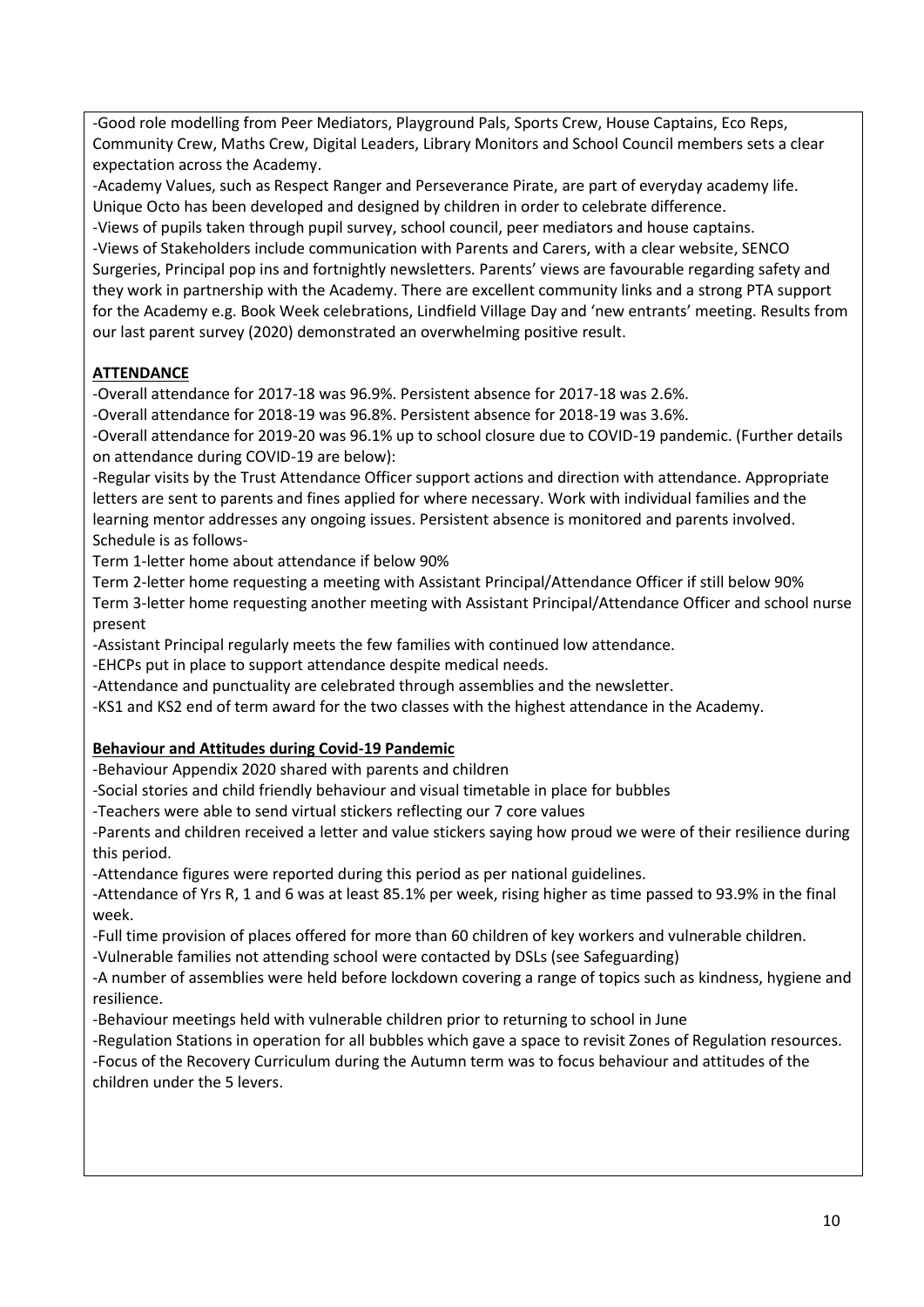#### **Areas of development**

-To continue to celebrate diversity through our curriculum and promote positive attitudes towards difference.

-See Key Target 3

#### Section 7: Personal Development

#### **SEF Grade: OUTSTANDING**

#### **Key Strengths**

-OFSTED, September 2018, wrote that, 'the school is a welcoming and happy place to be, underpinned by the schools values, which include celebration, success, perseverance and respect'.

-Children have plenty of opportunities to celebrate their learning, e.g. weekly sharing assemblies, weekly celebration assemblies, art exhibitions, locality enrichment opportunities, music concerts, Year 6 drama productions, Christmas shows and community choir/dance events. This gives the children pride in their achievement and commitment to learning, supported by a positive culture across the whole school. *Case Study-Child A*

*Peer mediators- wrote letters to apply for this role and were selected on merit. They receive training for this role. These children then assisted staff with implementing the Good Behaviour Code- resolving KS1 conflict and managing movement around school*

-Stakeholders have reported that the use of Values Stickers and certificates continues to promote courtesy and consideration in children.

-Healthy Schools and promotion of healthy eating is of great importance in our academy. Our Healthy Schools co-ordinator has arranged staff meetings, visiting chefs, healthy eating demonstrations to parents and visits to supermarkets. The School Council selected the school dinner menu to ensure it was balanced and healthy. -Exercise is promoted throughout the school through a wide range of sporting activities available before and after school. Within class every day opportunities to be active are planned such as the 'daily run' and regular active brain breaks. Teachers have received CPD in teaching PE and high profile is given to sporting achievement in celebration assemblies and through regular tweets.

-Whole school Jigsaw curriculum for PSHE has enabled children to develop and demonstrate skills and attitudes that will allow them to participate fully in, and contribute positively to, life in modern Britain. -New RSE Policy shared with parents

-A wide, rich set of experiences and opportunities are provided for all children to interact positively across a range of situations, e.g. many clubs, sports activities, competitions, church visits, Village Day parade, cross phase curriculum afternoons, singing in the community and Super Celebrations.

-Strategies for positive learning behaviour have been embedded, e.g. crystal ball moments, what to do if you are stuck (The 3 Bs) and Growth Mindset problem solving solutions. These strategies promote self-

confidence, self-awareness and an understanding of how to be a successful learner.

-Zones of Regulation is used as an emotional regulation tool for all children to enable them to express how they are feeling and ensure they are in the best place to learn.

-Plenty of opportunities are arranged to promote end of year transition and Year 6 work closely with feeder secondary schools to prepare for KS3. This also happens for pre-school transition.

-Programmes are offered to vulnerable children and their families to promote positive school experiences, e.g. Forest School, Circle of Friends and Lunchtime Club. This includes enabling children to manage their own feelings and behaviour and how they relate to others.

-Vulnerable children receive targeted support from our Learning Mentor. The academy works closely with Family and Child support workers and Family Link Workers.

-Daily 'Lunch Club' in place to support children with any pastoral need.

-All children have access to the Learning Mentor who is available to counsel and provide emotional support.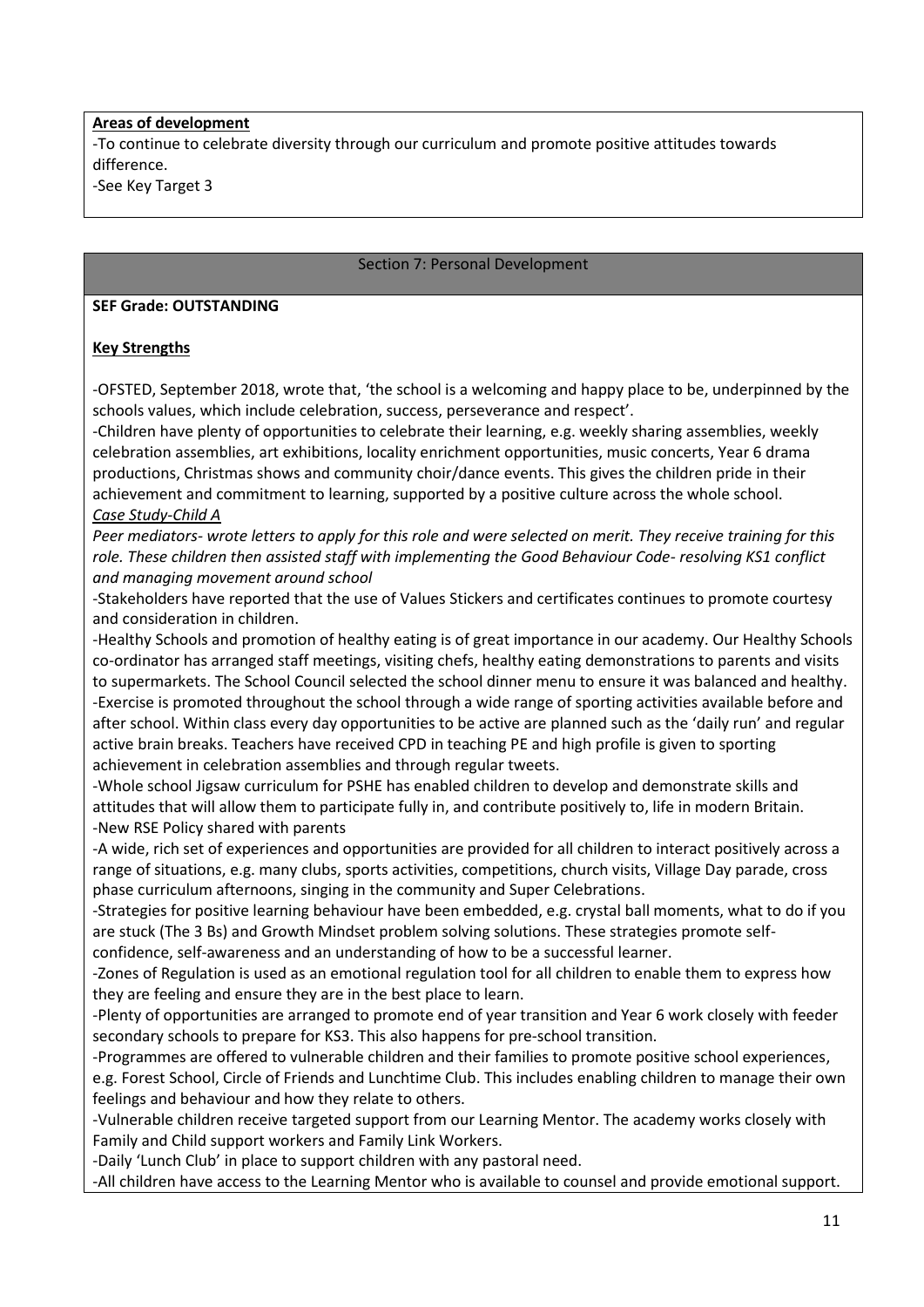-Provision for Pupil Premium children is personalised and aimed to widen their life experience, providing cultural capital.

-SEND children have personalised learning tailored from their individual starting points to ensure they reach their potential and aim high.

-Pupils with medical needs are well cared for through Individual Health Care Plans.

# **SPRITUAL, MORAL, SOCIAL AND CULTURAL**

-Social, moral, spiritual and cultural diversity are embedded in the curriculum.

-Equality Week celebrates all.

-Forest School programme for all Year 4 children.

-Structured programme of assemblies that enable children to understand our Academy Values (Respect, Teamwork, Success, Celebration, Perseverance, Enthusiasm and Independence), British Values, other faiths and provide opportunities to take part in charitable events and national celebrations. We ensure that they are well prepared to respect others and contribute to wider society and life in Britain. -We have an elected and democratic School Council.

# **BRITISH VALUES**

**-**There is an acceptance and engagement with the fundamental British Values across our academy. -We have a British Values Curriculum statement identifying areas of the curriculum where British Values are taught and explored. This can be found on our website and in each classroom.

-Children develop and demonstrate skills and attitudes that will allow them to participate fully in, and contribute positively to, life in modern Britain.

**Democracy** – regular school elections in line with national elections for KS1 and KS2 children, pupil election of house captains, school council, community crew and eco warriors. Children are given opportunities to raise concerns, make decisions or share ideas with the School Council.

**Rule of Law** – development of our own school codes of behaviour based on rights and responsibilities and class behaviour codes developed together in each classroom. Close links with the local Youth Liaison Officer and other emergency services.

**Individual liberty** – choice of challenge in work and play, choice of activity at playtime, a wide range of afterschool clubs on offer, expectations are set and pupils understand how to make safe choices.

**Mutual Respect** – evidenced through our Behaviour policy, values and ethos. Many opportunities are provided for children to work in teams (houses). Peer mediators, playground pals and sports leaders also play a significant role.

**Tolerance for those with differing faiths** – children state that their academy teaches us to respect people who are different. We have a co-ordinated assembly programme celebrating diversity and welcome visitors into our academy (community assemblies).

# **Spiritual Development**

-Development of mindfulness sessions across the Academy.

-Class time dedicated to reflection on learning (use of our 'crystal ball moments')

-Use of imagination and creativity across our broad topic based curriculum and our PHSE and RE curriculums. -Development of self-confidence, taking part and performing in class assemblies, school productions or activities.

# **Moral Development**

-Good Behaviour Code

-School Values and behaviour system designed to celebrate positive behaviour.

-Think sheet – children have the opportunity to reflect when things go wrong and are encouraged to understand the consequences of their behaviour and actions.

-PHSE curriculum gives children the opportunity to discuss a dilemma.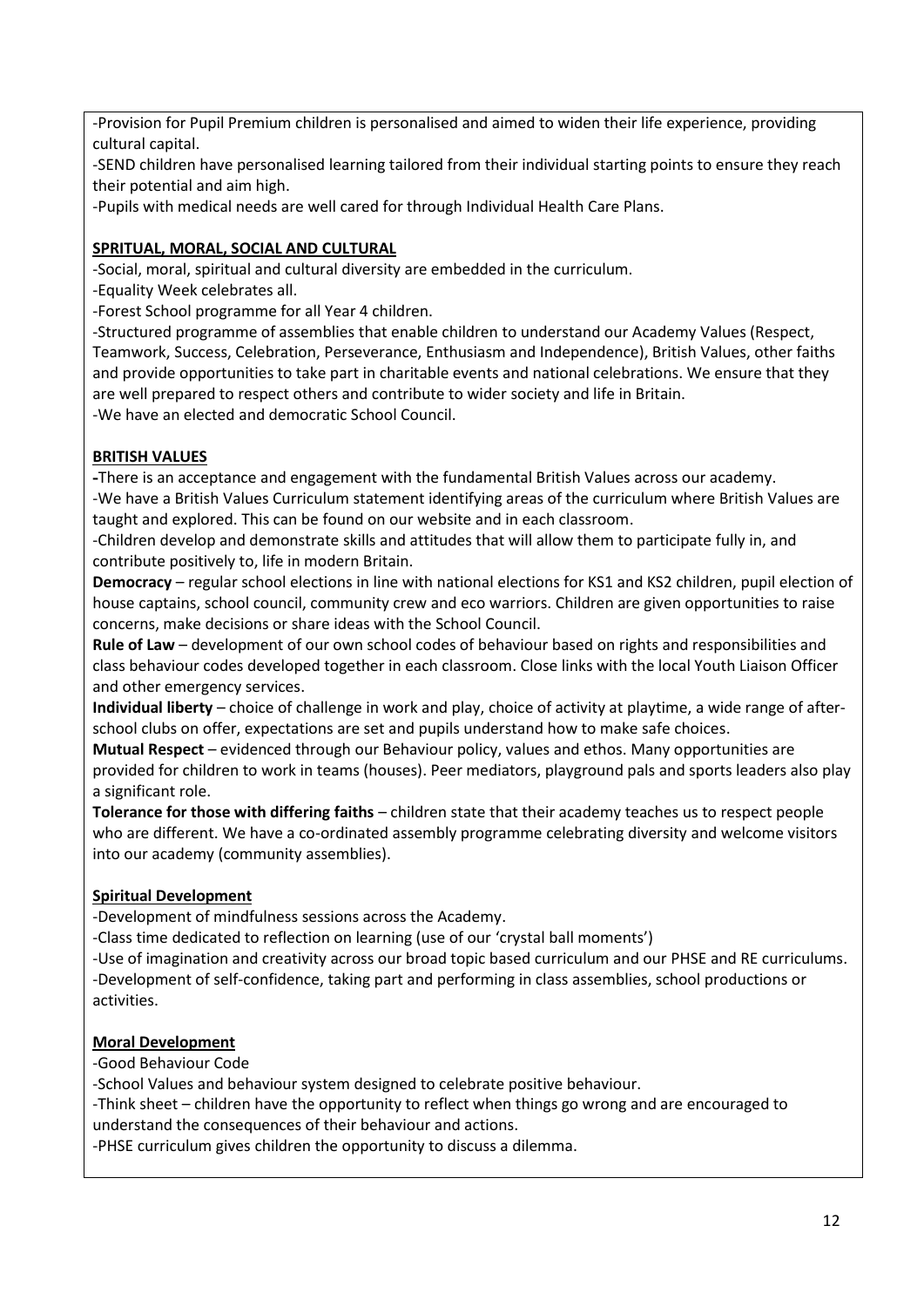# **Social Development**

-Opportunities for all children to interact positively across a range of situations, e.g. many clubs, sports activities, competitions, church visits, village day parade, enrichment afternoons, singing in the community and Super Celebrations.

-House rewards across the Academy.

# **Cultural Development**

-We aspire for all our children to develop a love of learning and have developed a broad and creative curriculum providing a range of opportunities.

-Development of a wide range of activities across the school through our work to achieving Artsmark Silver – whole school arts celebration, locality competitions, drama clubs, 'mega' choir, musical assemblies, book week, reading and writing competitions.

-Local cultural experiences such as taking part in Lindfield Arts Festival.

# **Provision of Personal Development during Covid-19 pandemic**

-Children's mental health supported via regular communication between academy and home, including teacher emails, phone calls, letters home, team videos, etc.

-SENCO provided parents with Zone of Regulation packs if they felt their child was struggling with lockdown anxiety.

-Academy Values continually celebrated via Stars of Success galleries of work, communication with children reaffirming Perseverance Pirate and Respect Ranger and recognition of Super Celebration pieces.

-Special events still marked via distance learning, e.g. video assembly and academy wide tasks set relating to VE Day celebrations.

-Pupil well-being survey completed by all children in Yrs1-6 to gain pupil voice of lockdown experiences. -As part of the Recovery Curriculum, the Pupil Progress Meeting in September 2020 focused on the outcomes of the Wellbeing Questionnaire and adapting provision to enable children to be resilient and ready to learn.

# **Areas for Development**.

-To continue to develop the Community Lever of the Recovery Curriculum by making wider links through Community Assemblies.

-See Key Target 3.

# Section 8: Leadership and Management

# **SEF Grade: OUTSTANDING**

# **Key Strengths**

# **AMBITION AND HIGH EXPECTATIONS**

-OFSTED, September 2018, wrote, 'There is a strong ethos of ambition and high expectations within a caring and nurturing environment'.

-The Principal, Local Board and staff have an ambitious vision for the academy. We all continue to develop the three-year strategic plan. This road map can be found on the academy website.

-The academy has a calm culture evidenced by its orderly and respectful environment which underpins the smooth running of it.

-The Principal, Vice Principal and Assistant Principal have significant responsibilities for teaching and learning standards throughout the academy.

-Aspirational targets are set each year for pupils' attainment and progress and in all areas of the academy's work. These are carefully monitored and used as important means of judging the academy's success.

-The SLT, supported by Subject Leaders, are successful in monitoring, evaluating, reviewing and improving teaching and learning.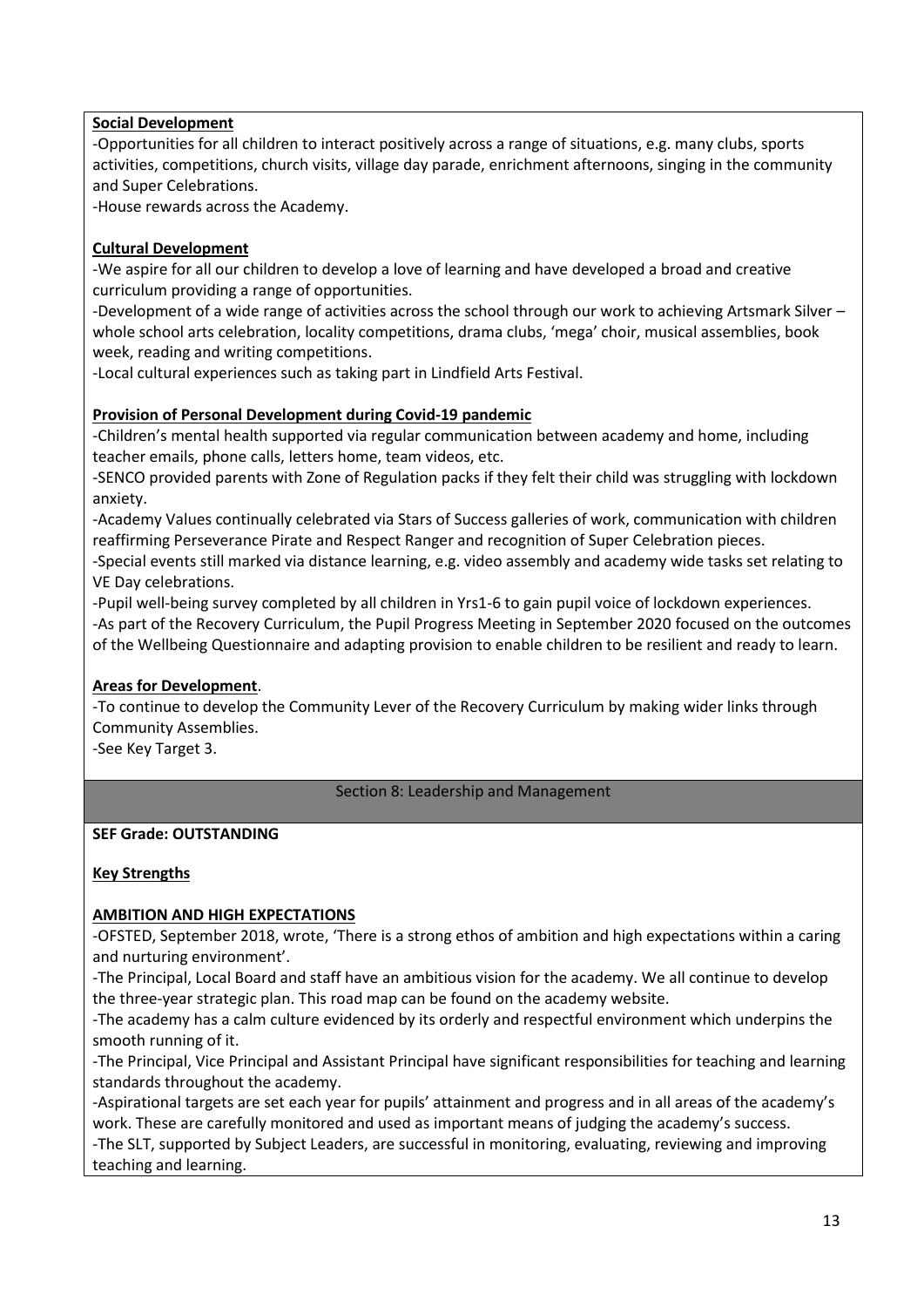-The Principal provides opportunities and support for staff development, including 'Iris connect' coaching. All staff engage with both internal and external opportunities for professional enhancement and this is tracked by the CPD coordinator.

-Leaders support staff in dealing with tricky conversations with parents.

-We have a strong locality with an ethos of sharing expertise and CPD opportunities. Good practice is also shared through staff meetings, INSET Days, moderation sessions and year group meetings.

-The academy is committed to shared planning and PPA sessions in order to provide the very best learning opportunities for our pupils whilst managing teacher workload.

-The academy is committed to equality of opportunity for all staff and children. The policy actively supports the code of equal opportunity and inclusion across all aspects of school life.

-The monitoring, evaluation and support of teaching and learning play a key role in our academy's

effectiveness and improvement. Termly lesson visits are undertaken by the Principal, Vice Principal and Assistant Principal and the focus of these audits has a specific theme. Verbal and written feedback is given on all lessons to enable teachers to reflect on and progress their practice.

-Rapid Achievement Plan (RAP) Key Targets are developed by all staff. Action Plans are written and regularly reviewed on an annual cycle based on academy data.

-RAP for Subjects is developed by subject leaders and is also reviewed midway through the year.

-Pupil Progress Meetings based on the internal tracking system happen with staff discussing SEN,

disadvantaged and more-able children first. If pupils are not meeting their targets then interventions will be identified on Action Plans.

-School leaders have lead INSET with other academies and schools within the locality on our broad and balanced, knowledge-rich curriculum.

-We welcome over 100 volunteers into the academy. This has included links with local business in setting up an effective reading program.

-OFSTED, September 2018, wrote that, 'parents, carers, governors and leaders from the Trust have full confidence in the leadership of the school'.

# **Ambition and High Expectations during Covid-19 pandemic**

**-**Dynamic Risk Assessment regularly reviewed and updated based on latest guidance.

-Regular communication with children, staff and parents.

-Maintained high expectations on remote learning and work in school by key worker children.

# **SAFEGUARDING**

-The academy's arrangements for safeguarding pupils meet all statutory requirements in full and they are very effective in providing an environment in which children thrive and do well.

-Academy Leaders have implemented effective procedures for the safeguarding of pupils and have successfully met all current government requirements, for example, child protection procedures and risk assessment. All staff are fully trained in keeping pupils safe from abuse, sexual exploitation and radicalization. -Safeguarding is an integral part of all new staff induction procedures.

-CPOMS has been embedded for greater efficiency within Safeguarding.

-The school business manager maintains the single central record. Safety and security checks are carried out in line with DfE requirements and records are kept.

-There are 5 Designated Safeguarding Officers for Child Protection.

-During our weekly Safeguarding Supervision Meetings, the SLT discuss Safeguarding issues from the previous week and update for the week ahead. SLT also meet with the local board member for Safeguarding once a term to go through the Safeguarding Peer Review Action plan.

-Staff complete the county 'Evolve' risk assessment for all educational visits.

-Staff supported in risk assessments by the EVC.

-Regular fire drills and lock-in drills are held.

-The Local Board have been DBS checked and have the necessary Safeguarding training.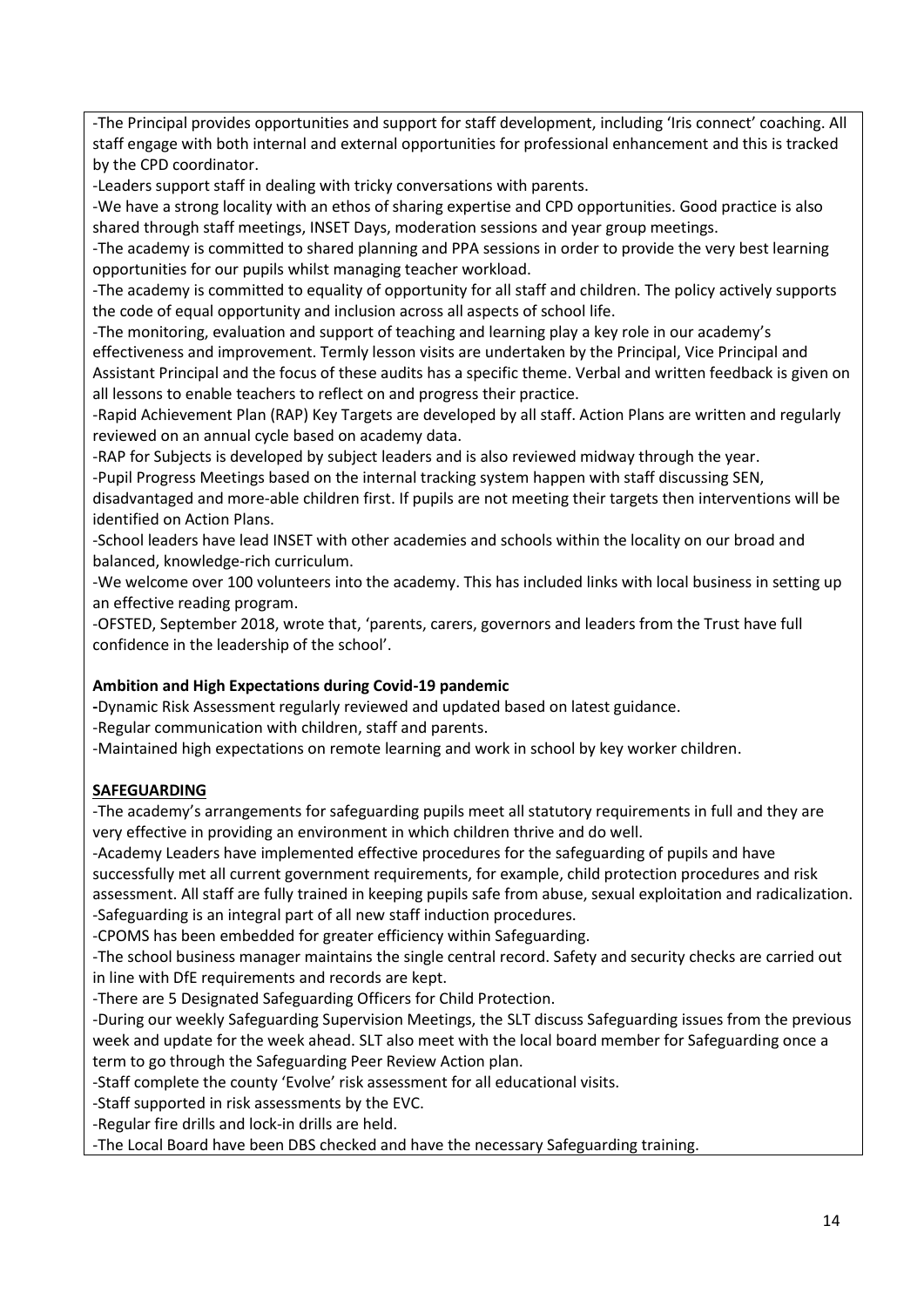-Our Medicines Officer monitors, evaluates and reviews current practice. MediTracker is used as a highly effective tool in this process.

-Local fire officers deliver an annual fire safety programmes raising awareness of the dangers to years R, 2 and 5.

-Our Premises Officer has undertaken a range of training courses to ensure site safety is maintained. Regular inspections are carried out with SLT, tree surgeons and fire technicians. All cleaning fluids are kept in a locked cupboard. There is a COSHH register, which is updated when new materials are purchased. A monthly temperature test on the water is carried out coupled with the annual water safety test. Annual PAT testing is carried out together with electricity and emergency lights test. There is an annual service on intruder alarms. Universal services carry out inspections on PE equipment. A snow plan is in place and reviewed every year together with the emergency response plan.

-Top ten risks from the Academy have been identified by the Risk Management Group. This group meet termly to discuss progress of risks.

# **Safeguarding during Covid-19 pandemic**

-During closure, a rota was in place to ensure there was a DSL on site every day.

-During closure, the SENCO was on site.

-During closure, the school remained open during for children of keyworkers and vulnerable families.

-Food vouchers were made available to families.

-The website was updated during this period with further options for contact numbers.

-During closure, any families that had not made contact with staff each week were phoned for a welfare check. If communication could not be made, home visits were carried out by two members of SLT.

-Virtual coffee morning was held for parents of SEND pupils.

-Throughout, the CPOMS log had been maintained and used effectively.

-Communication was retained with a pupil who had technically transitioned to a new school but temporarily retained on roll during this time and ensured followed the distance learning.

# **STAFF DEVELOPMENT AND WELL-BEING**

-Designated Staff Well-Being Champion in place (Assistant Principal).

-Teacher workload considerations are central to academy initiatives. We follow the workload charter put forward by Ofsted and teaching unions and adhere to the '10 steps to school staff well-being' as advised by the Anna Freud Centre.

-Staff Well-Being Policy in place.

-Leaders ensure teacher voice is central to whole-school developments, ensuring workload impact is assessed.

-Whole school approach to professional development through IRIS Twilight sessions built upon over three years. Teachers continue to develop and reflect on their pedagogical knowledge.

-Continued highly effective professional and subject knowledge development takes place in regular staff meetings and INSETs (with key focus on curriculum development).

-Teacher Workload: Focused staff meetings have a structured and managed agenda. Meeting time adapted so staff can complete data captures, report writing and ILPs. Meaningful time given on staff meeting agendas to ensure a whole-academy approach to school development.

-Regular review of practice to ensure smarter approach to teacher workload.

-Shared PPA.

-Regular opportunities are given for teacher feedback when new initiatives are introduced.

-Well-being Wednesday introduced including snacks, quizzes and well-being bulletin.

-Well-being item included on staff meeting agendas.

-Introduction of Teams to aid instant communication.

-Regular Principal and union rep meetings when required

-'Teacher time' established with teachers given 1 morning out for whatever they would like to help with workload and well-being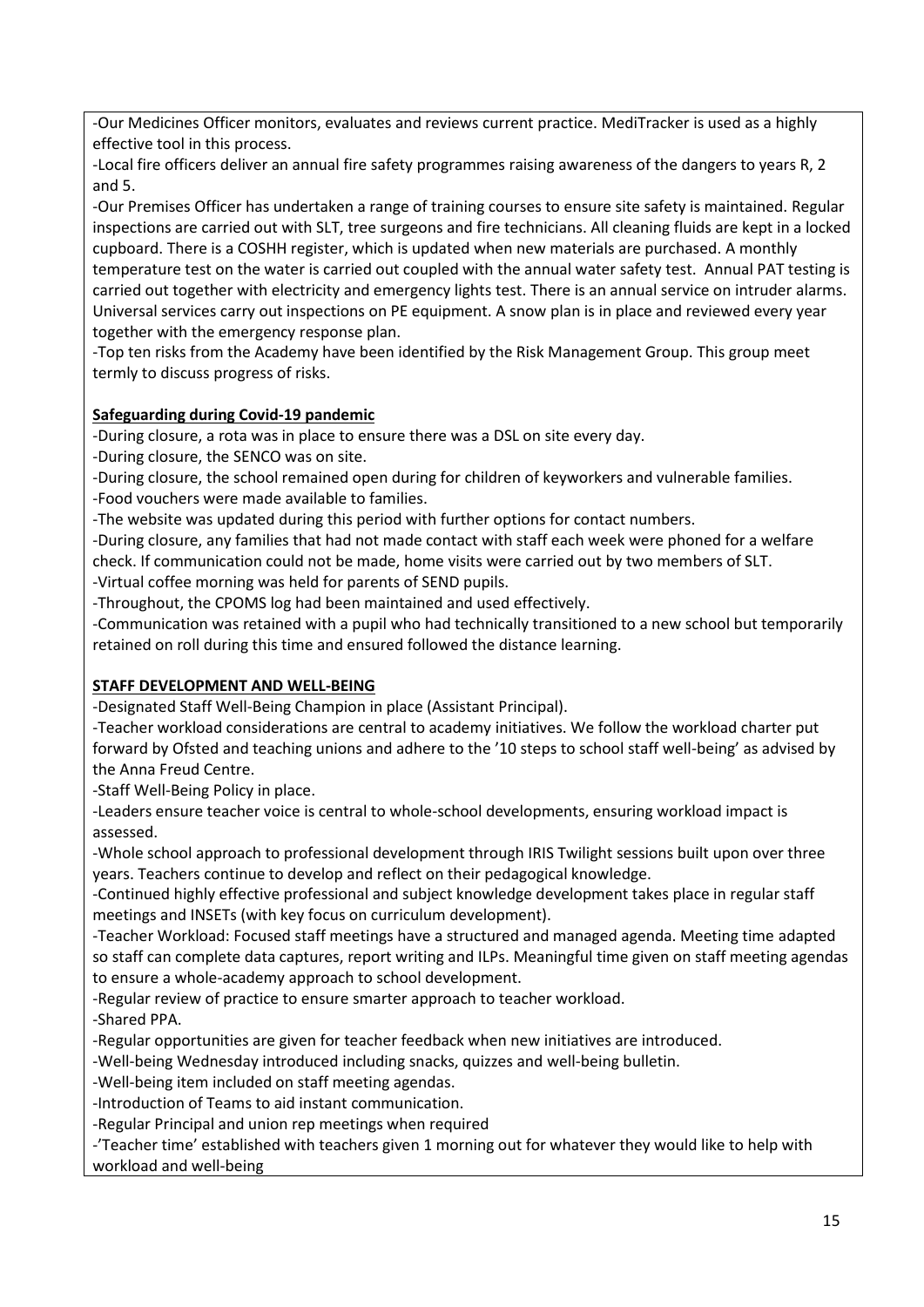# **Wellbeing during Covid-19 pandemic**

- Well-Being Wednesday continued to run with the monthly bulletin containing hints and tips and signposting useful resources.
- A weekly "How Are We?" e-mail was sent to touch base with all staff, provide an open door and give advice on useful strategies.
- Refreshment was on hand for all staff who were rota-ed in work in the academy during this time.
- Staff morale was boosted by a range of innovative projects ranging from chalkboard messages, photo collages and interactive dance.
- A weekly staff on-line Zumba class was established.
- Year group WhatsApp allowed staff to keep in contact and support each other.
- Zoom TA meetings were held.
- Use of quizzes, competitions and inspirational quotes kept staff motivated and enthused.
- Advice was available for all staff through e-mail or phone contact to assist with any areas of concern (welfare, education, health, finance, etc.).

# **PARENTAL ENGAGEMENT AND PARTNERSHIPS**

-The OFSTED parent survey from September 2018 stated that 100% of parents agreed that their child is happy at school. In our parent survey (March 2020) 100% of parents agreed or strongly agreed that the academy clearly communicates their child's progress.

-The academy has worked hard to continue to engage with parents and the wider community. Along with an open door policy, this regular engagement with parents includes: teacher drop in sessions, 'Principal Pop In' sessions, Newsletters, Read Write Inc. information letters, 'Welcome to the year group' meetings, '6 weeks in' meetings for EYFS, parent volunteer requests, Learning Mentor sessions, ILP's shared at an additional SEN parents meeting, parent survey, Interim Reports and End of Year reports and involvement in community events.

-The academy provides a range of opportunities to hear the views of hard to reach parents and carers or those of vulnerable pupils through the use of the Learning Mentor and PP coordinator.

-Parent survey completed annually.

- -There are regular updates on the academy website to inform parents.
- -Regular Tweets on Twitter, both general and sport specific.
- -In response to feedback from the parent survey, a number of curriculum meetings are held.

-Parent information evenings have included: 6 weeks in, E-Safety, Year 1 Phonics, Year 2 SATS, Year 6 SATS, Assessment without levels, Supporting Maths at Home and Supporting Reading at Home.

-Regular SEND coffee mornings.

# **Parental Engagement during Covid-19 pandemic**

-Parents received a letter signposting websites which could offer support, e.g. Young Minds and also gave them teaching strategies of how to adapt expectations for their child.

- -Regular newsletters remained in place.
- -Grab and Go for further books was made available with allocated days for different key stages.
- -Zoom SEND coffee morning was held.
- -E-mail links and phone conversations continued with our vulnerable families.
- -Food vouchers were put in place.
- -Phone calls home for children in Years 2-5 and non-attendees in other years.
- -Farewell sessions for Year 2-5.
- -Teams transition meetings to meet the new teacher.

# **Areas for Development:**

-To continue to review the Local Board 3 year Strategic Plan. -Continuing and continuous vigilance in all matters related to safeguarding.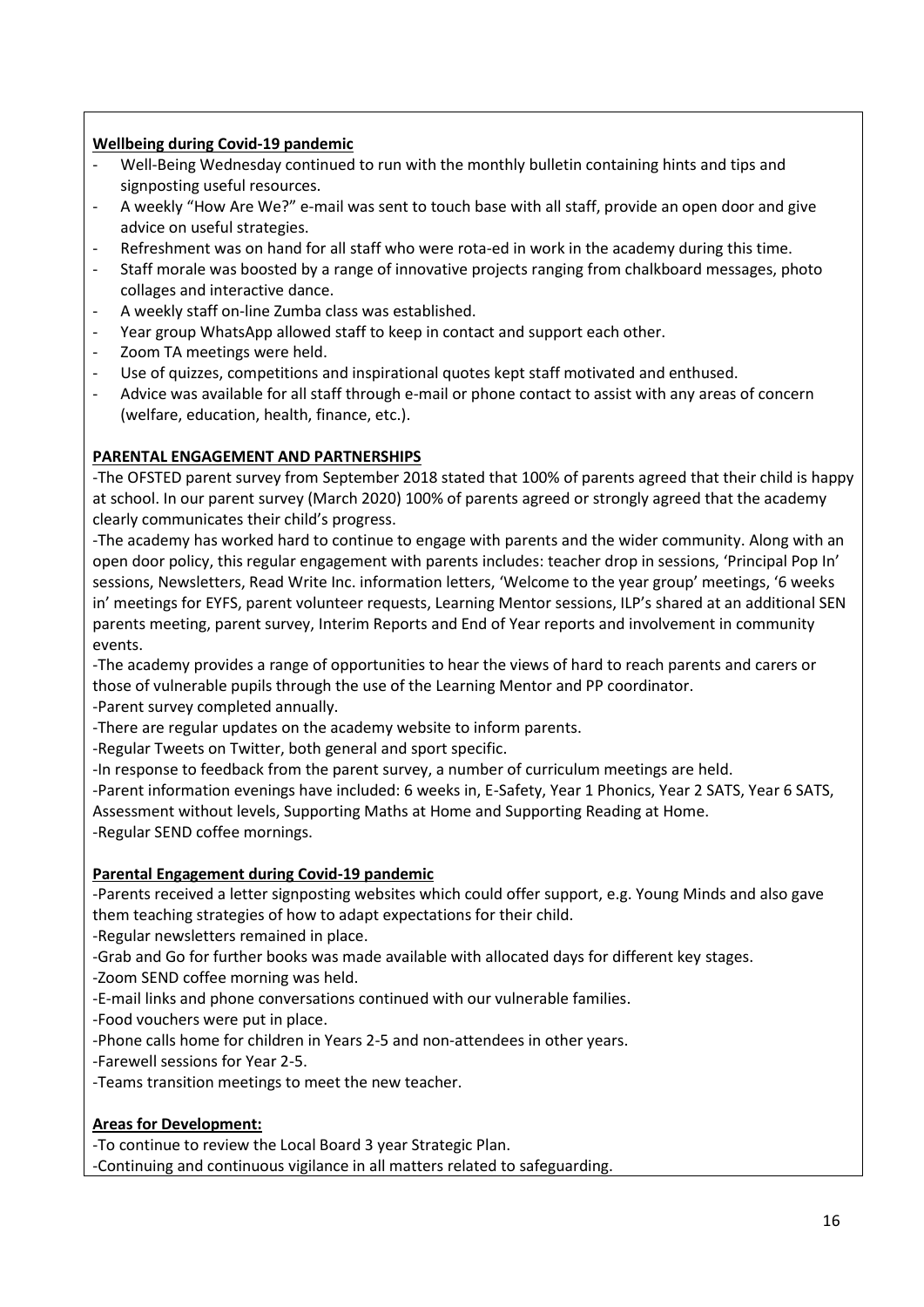-Key Target 1-4 in the RAP

#### Section 9: Early Years Provision

#### **SEF Grade: OUTSTANDING**

#### **Intent**

-The EYFS curriculum provides no limits or barriers to the children's achievements, regardless of their backgrounds, circumstances or needs. The high ambition it embodies is shared by all staff.

-The four guiding principles shape our practice (Unique Child, Positive Relationships, Enabling Environment and Learning and Development).

-The curriculum promotes teaching and learning and stimulates the broad range of knowledge and skills that provide the foundation for good future progress through school and life.

-Curriculum is sequenced and takes account of baseline assessments.

-Children follow the whole school phonics programme of Read Write Inc. This is a daily programme of rigorous, interactive experiences that promote phonological awareness and key skills for reading and spelling. This programme continues throughout the Foundation Stage and into Key Stage 1.

-Focus on communication and language - 'All About Me' boxes. Children create them at home and fill them with things special to them to promote speaking and listening. This informs us of children's experiences and favourite / important things and events.

# **Implementation**

# **Phonics**

-Systematic approach to reading ensures all children learn and enjoy reading from day 1.

-Differentiated daily phonics lessons across the year group, with some children joining year 1 in the summer term.

-Actions created by a teacher match and reinforce the RWInc sounds. This has enabled the children to learn and remember phonics far more confidently.

-Children take home decodable texts closely matched to their phonic ability from our wide range of book banded books.

-Phonics is taught daily and digraphs are introduced earlier to support independent spelling attempts and 'tricky' words are taught in relation to weekly writing tasks.

-87.8% were expected or exceeding in reading in 2017.

-90% were expected or exceeding in reading in 2018.

-92% were expected or exceeding in reading in 2019.

# **Effectiveness of leaders to drive improvement**

-Baseline assessments set the bench mark for closely tracking children's development using Target Tracker and weekly teacher generated tracking documents. This allows development to be tracked, closely supporting and extending individual learning in the inside and outside environment. TAs are trained to use the class tracking charts to focus challenge and support.

-Teachers and TAs undertook the National Pilot for Baseline assessments.

-Weekly Next Steps trackers are used by all teachers.

-Ability focused teaching has proved very effective in improving the standard of children's writing.

-Marking stickers are used to respond to writing and ensure children are clear about their ways forward. -Independent writing is celebrated on the 'Star writers' display. The display is updated with new writing half termly to celebrate children's progress.

-Termly topics maximise opportunities for writing, including the use of modern and traditional tales, alongside classic texts and small world re-enacting.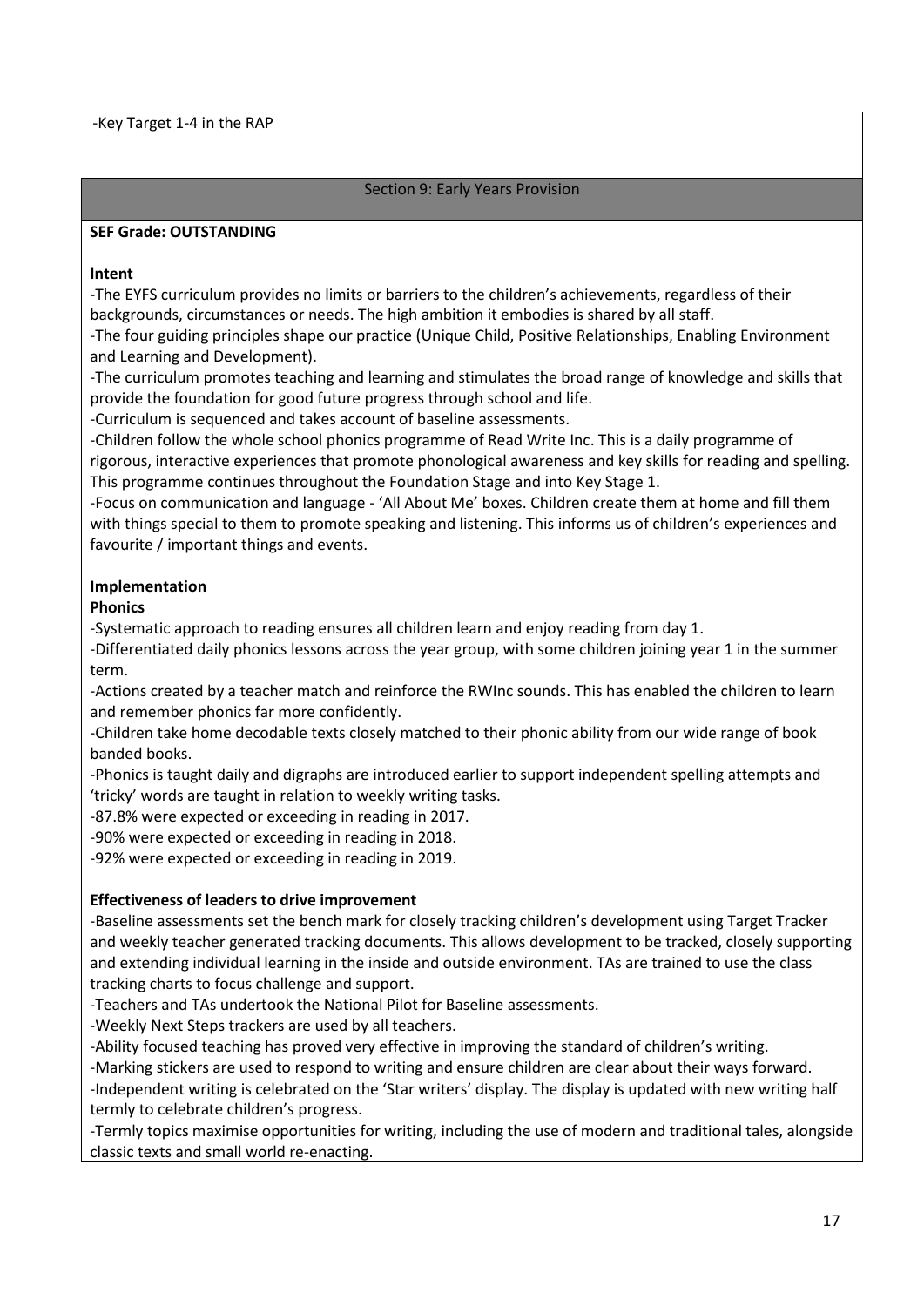-Weekly interventions are delivered for targeted groups and individuals to move them towards GLD; these include School Start, fine motor activities and number support.

-Learning Journeys have been adapted to allow more time to work on each text in greater depth.

-Maths is highly valued. Problem Solving Pineapple challenges, estimation stations and new accessible units are used for collections of natural objects to count, to engage children in maths activities.

# **How teaching nurtures, engages and motivates**

-Independent challenges in writing and maths are encouraged during 'discovery time.' These are linked to the school values and rewarded by stickers, certificates and rainbow chart.

-Self-initiated and independent writing is a focus throughout the setting. Role-play dens responding to child interests have been created. Staff spend time talking to the children about what interests them and then create inviting spaces for writing, for example Super Heroes, Dinosaur Adventures and Paw Patrol. -Writing takes account of children's current interests and themes change regularly.

-Writing opportunities are incorporated into role play, for example when writing notes in a vet's surgery or completing appointment slips.

-Children use their own writing belts and mini clipboards to encourage writing in all areas.

-Outside, the children enjoy number tasks through physical games, for example throwing balls at number targets and beanbags into numbered hoops. Number characters and formation rhymes have been designed to enable children to recognise numbers, particularly the teen numbers. This has proved very effective. -Jigsaw Jenie times promote happy relationships and moments of calm. Our PSHE curriculum enables us to promote our British Values. Every day children learn about respecting each other, looking after our environment and making good choices.

-Exciting first hand experiences include; seasonal walks in grounds, village walks, police and firefighter visits, visits to local nursing homes, visits to the Bluebell Railway, incubating hens eggs and caring for chicks, visiting the local secondary school farm and cooking activities.

-Staff have developed the quality of opportunities for 'Understanding the World' in the outside learning environment. Bulbs and seeds have been donated by the community to enhance our growing area which includes a bug hotel.

-Participation in whole school events and enrichment weeks such as book week, role model week, antibullying week and diversity week. We also join in with community events such as Village Day.

# **Safeguarding**

-All staff up to date with safeguarding training and procedures.

-Teachers visit nurseries in the summer term as part of a thorough transition plan.

-Home visits take place for every child in the first week of the Autumn term.

-Medical information is shared throughout the team and updated regularly.

-Trained Paediatric First Aider in the Year group.

# **Behaviour**

-Class golden rules, which are linked to our academy values and British Values are written with the children and displayed with the children's handprints.

-Rainbow chart used to reward and encourage good behaviour.

-Early dialogue with parents if behaviour issues arise.

-Use of home school diaries encourage regular communication.

-Introduction of 'Zones of Regulation' using The Colour Monster display to help say how they are feeling and regulate emotions.

# **Engagement with parents**

-Welcome meeting with new parents and story sessions for new children, visits to nursery settings and meeting with parents for children with additional needs.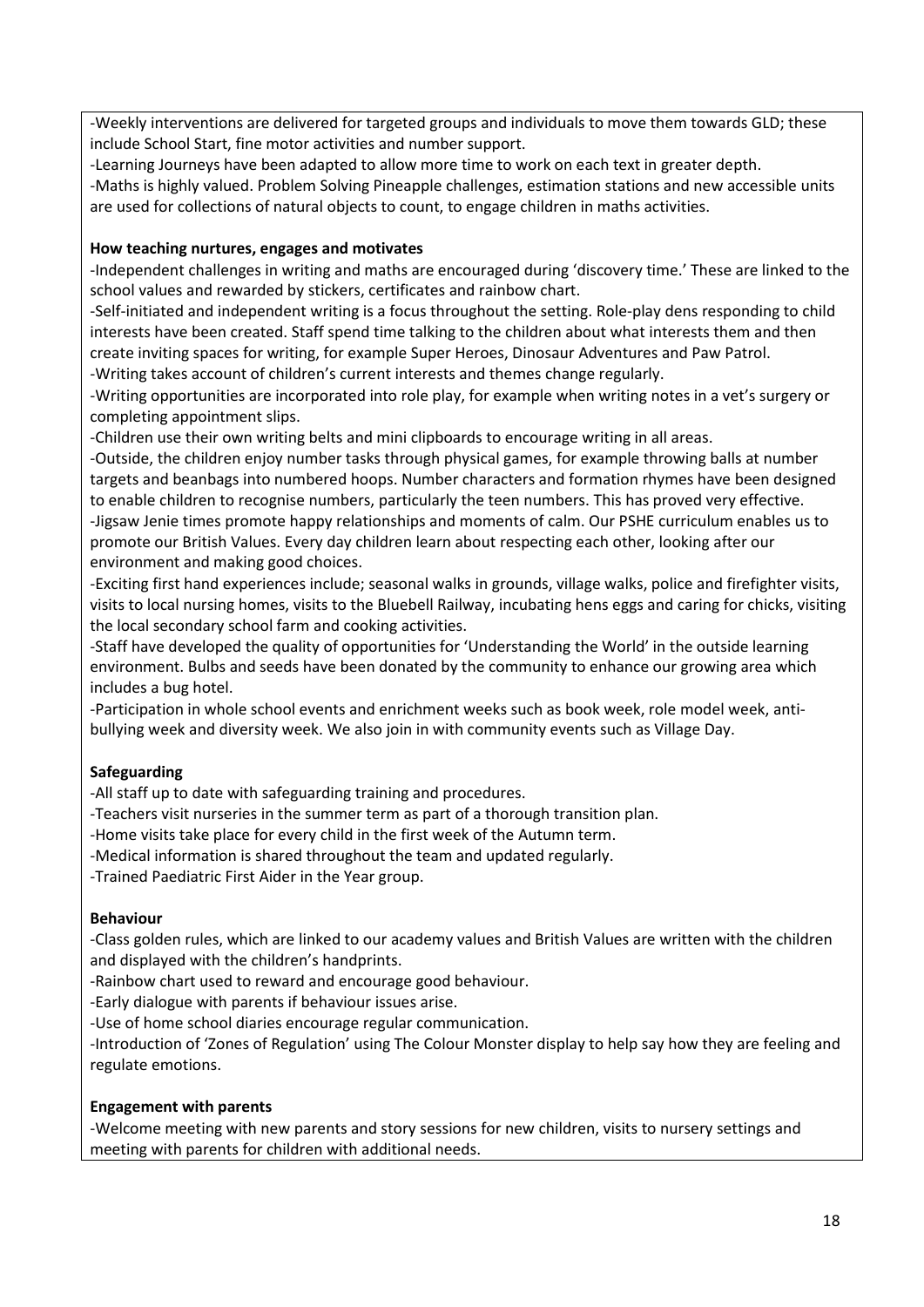-6 weeks in meeting has been adapted in response to previous feedback to include information about maths as well as reading, writing, phonics and classroom routines. Feedback from this year's event was 100% positive.

-Parents receive regular phonics information on new sounds being taught so they can support their children at home.

-Sharing written next steps with parents at consultation meetings enables them to help their child reach individual targets. Parental feedback to interim reports is included in the learning journals.

-Class notice board shares overview of the week with suggestions for maths activities at home. Class reps share this information with working parents.

-Heroes at Home stars develop further home/school links, moments for celebration and provide parent voice in evidence.

-Pupil premium parents are invited to workshops with their child, receive 'home packs' and meet with PP coordinator.

-Parent volunteers are welcomed, valued and provide valuable support with learning.

-Parents invited in throughout the year to see children's work, e.g. for book looks, open days, EY Christmas performance and vehicle exhibition.

-Fortnightly informal 'reading pop in' has proved popular with parents and children.

-Open door policy at beginning and end of every day.

-To promote transition to Year 1, parents are invited to meet the Year 1 teachers and see their child's new classroom.

-Transition meeting held in the Summer term

-Each class visits a residential home to share books with the residents.

-Reading meeting for Early Years parents to provide information on supporting and promoting reading at home.

# **Impact**

# **Progress from starting points, attainment, disadvantaged, consistency across all areas**

-Successful external moderation 2017. Commended by WS moderator for range and quality of evidence and teamwork. All judgements validated. Participated in West Sussex Moderation training and local moderation sessions in 2020. Team plan closely together, equivalent displays, learning prompts and provision in each class.

-GLD increased from 74% in 2017, 80% in 2018 and 82% in 2019

-100% Pupil Premium (7 children) reached GLD in 2019

-Transition plan and activities with Year 1 evidences that pupils are thoroughly prepared for the next stage of their education.

-Pupils behave well. They follow the school values of respect and perseverance to manage their own feelings.

# **EYFS Provision during Covid-19 pandemic**

-Weekly Home learning opportunities provided via the VLE / MyMaths platforms.

-Access to range of reading materials available online.

-Daily phonics sessions with teacher-made videos and linked home-school learning activities.

-Weekly plans based on high-quality texts.

-Daily writing opportunities with extra challenges provided for higher abilities.

-Practical and hands-on maths for parents at home, PSP challenges for reasoning and problem solving.

-Range of curriculum-based challenged linked to texts and topics to cover other areas of curriculum.

-Regular communication via email and phone with parents throughout to support and celebrate children's learning and achievements.

-Motivation and praise using our school values - stickers attached to emails to children.

-Safeguarding of children was a high priority with weekly communication via email, phone and MyMaths with any lack of communication recorded via CPOMs and then followed up.

-Children with additional needs have been supported via regular contact with class teachers and SENCo.